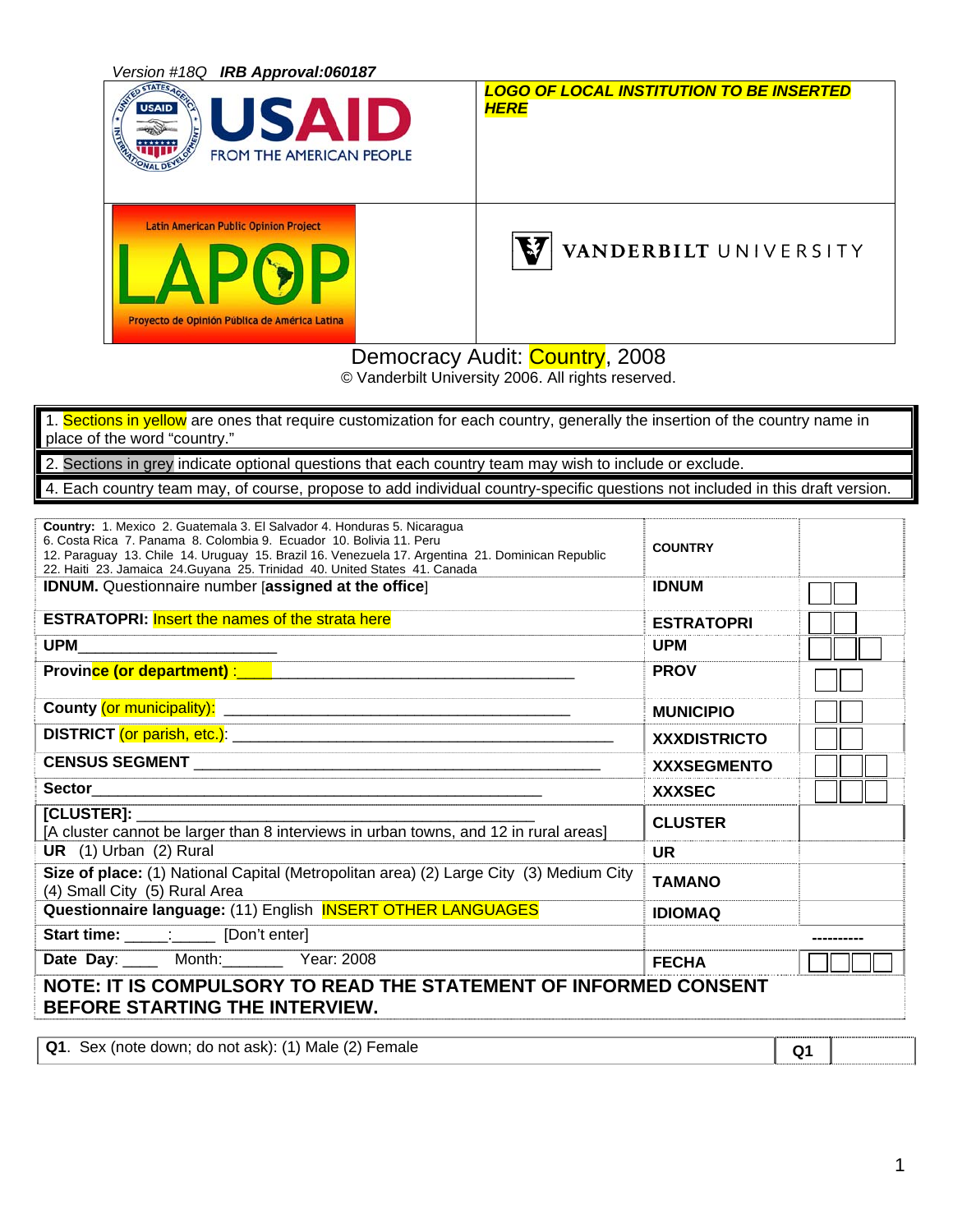#### **A4 [COA4]**. To begin with, in your opinion, what is **the most serious** problem faced by the country? **[DO NOT READ OUT THE RESPONSE OPTIONS; ONLY A SINGLE OPTION]**

| Δ4 |  | ------------ |  |
|----|--|--------------|--|
|    |  |              |  |

| Water, lack of                    | 19 | Inflation, high prices                                           | 02 |
|-----------------------------------|----|------------------------------------------------------------------|----|
| Roads in poor condition           | 18 | Politicians                                                      | 59 |
| Armed conflict                    | 30 | Bad government                                                   | 15 |
| Corruption                        | 13 | Environment                                                      | 10 |
| Credit, lack of                   | 09 | Migration                                                        | 16 |
| Delinquency, crime, violence      | 05 | Drugtrafficking                                                  | 12 |
| Human rights, violations of       | 56 | Gangs                                                            | 14 |
| Unemployment                      | 03 | Poverty                                                          | 04 |
| Inequality                        | 58 | Popular protests (strikes, road<br>blocks, work stoppages, etc.) | 06 |
| Malnutrition                      | 23 | Health services, lack of                                         | 22 |
| Forced displacement of persons    | 32 | Kidnappings                                                      | 31 |
| External debt                     | 26 | Security (lack of)                                               | 27 |
| <b>Discrimination</b>             | 25 | Terrorism                                                        | 33 |
| Drug addiction                    | 11 | Land to farm, lack of                                            | 07 |
| Economy, problems with, crisis of | 01 | Transportation, problems of                                      | 60 |
| Education, lack of, poor quality  | 21 | Violence                                                         | 57 |
| Electricity, lack of              | 24 | Housing                                                          | 55 |
| Population explosion              | 20 | Other                                                            | 70 |
| War against terrorism             | 17 | Doesn't know                                                     | 88 |

Now, changing the subject**…[After each question, repeat "every day", "once or twice a week", "rarely", or "never" to help the respondent]** 

| How frequently do you                      | Every day<br>[Also accept<br>almost every<br>day] | Once or twice<br>a week | Rarely | <b>Never</b> | DK |                |  |
|--------------------------------------------|---------------------------------------------------|-------------------------|--------|--------------|----|----------------|--|
| <b>A1.</b> Listen to the news on the radio |                                                   |                         |        |              |    | A1             |  |
| A2. Watch the news on TV                   |                                                   |                         |        |              |    | A <sub>2</sub> |  |
| A3. Read the news in newspapers            |                                                   |                         |        |              |    | А3             |  |
| A4i. Read the news on the Internet         |                                                   |                         |        |              |    | A4i            |  |

| <b>SOCT1.</b> How would you describe the country's economic situation? Would you say that it is very good,<br>good, neither good nor bad, bad or very bad?<br>(1) Very good (2) Good (3) Neither good nor bad (fair) (4) Bad (5) Very bad (8) Doesn't know | SOCT <sub>1</sub> |  |
|------------------------------------------------------------------------------------------------------------------------------------------------------------------------------------------------------------------------------------------------------------|-------------------|--|
| <b>SOCT2.</b> Do you think that the country's current economic situation is better than, the same as or worse<br>than it was 12 months ago?<br>(1) Better (2) Same (3) Worse (8) Doesn't know                                                              | SOCT <sub>2</sub> |  |
| <b>IDIO1.</b> How would you describe your overall economic situation? Would you say that it is very good,<br>good, neither good nor bad, bad or very bad?<br>(1) Very good (2) Good (3) Neither good nor bad (fair) (4) Bad (5) Very bad (8) Doesn't know  | <b>IDIO1</b>      |  |
| IDIO2. Do you think that your economic situation is better than, the same as, or worse than it was 12<br>months ago?<br>$(1)$ Better $(2)$ Same<br>(8) Doesn't know<br>(3) Worse                                                                           | <b>IDIO2</b>      |  |

Now, moving on to a different subject, sometimes people and communities have problems that they cannot solve by themselves, and so in order to solve them they request help from a government official or agency.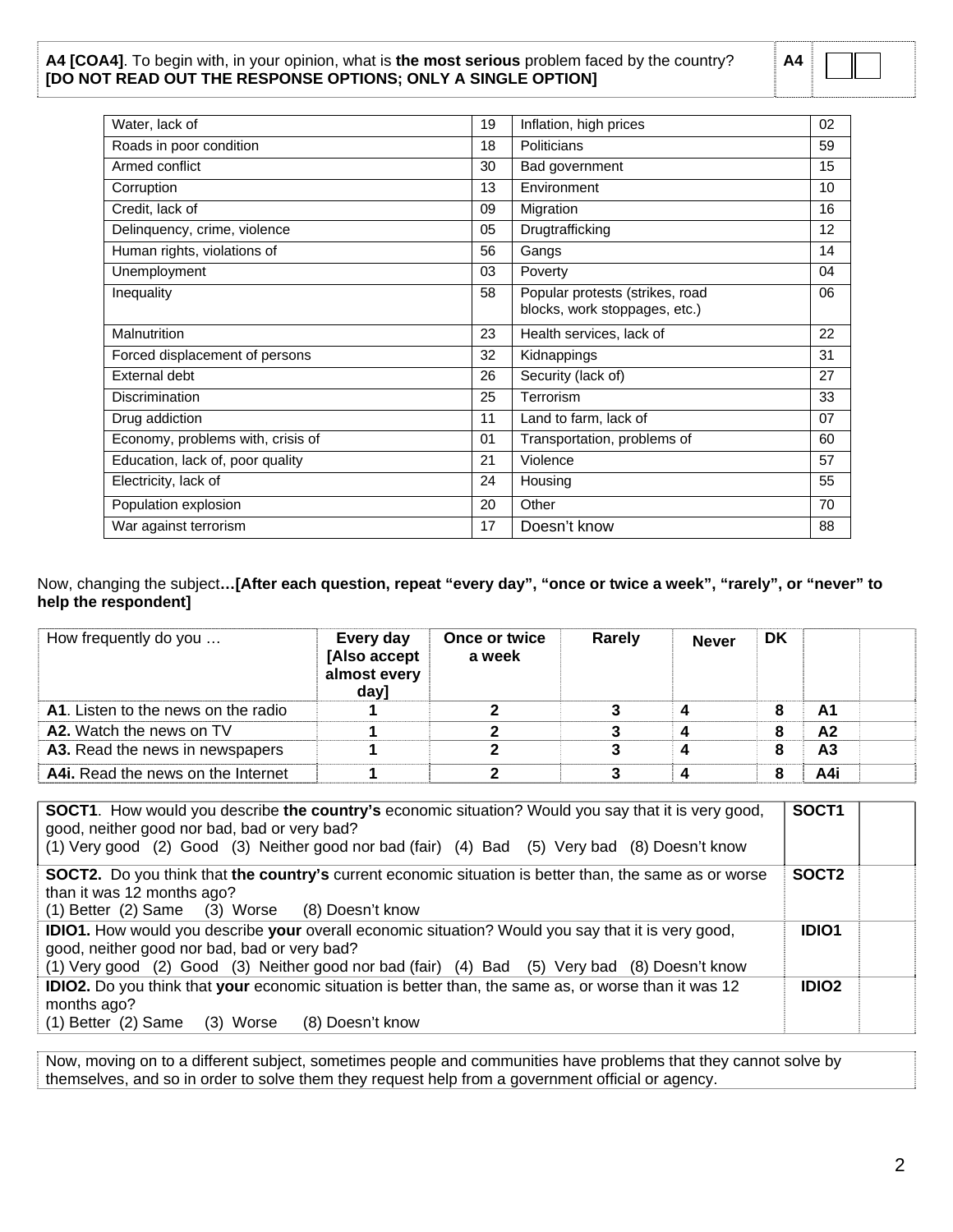| In order to solve your problems have you ever<br>requested help or cooperation from? | Yes | No | <b>DK/DR</b> |                 |  |
|--------------------------------------------------------------------------------------|-----|----|--------------|-----------------|--|
| <b>CP2.</b> A member of <b>congress/parliament</b>                                   |     |    |              | CP <sub>2</sub> |  |
| <b>CP4A.</b> A local public official (e.g. a mayor, municipal                        |     |    |              | CP4A            |  |
| councilperson, provincial official)                                                  |     |    |              |                 |  |
| <b>CP4.</b> Any ministry <i>(federal)</i> , state agency or public                   |     |    |              | CP4             |  |
| institution                                                                          |     |    |              |                 |  |

| Now let's talk about your local municipality                                                                                                                              |                   |  |
|---------------------------------------------------------------------------------------------------------------------------------------------------------------------------|-------------------|--|
| NP1. Have you attended a town meeting, city council meeting or other meeting in the past 12 months?                                                                       | NP <sub>1</sub>   |  |
| (1) Yes (2) No (8) Doesn't know/Doesn't remember                                                                                                                          |                   |  |
| NP1B. To what degree do you think municipal officials pay attention to what people ask for in such                                                                        | NP <sub>1</sub> B |  |
| meetings? (1) A lot (2) Some (3) Not at all (8) DK                                                                                                                        |                   |  |
| NP2. Have you sought assistance from or presented a request to any office, official or <b>councilperson</b> of                                                            | NP <sub>2</sub>   |  |
| the municipality within the past 12 months?                                                                                                                               |                   |  |
| $(1)$ Yes<br>(8) Doesn't know/Doesn't remember<br>$(2)$ No                                                                                                                |                   |  |
| <b>SGL1.</b> Would you say that the services the municipality is providing to the people are? [Read options]                                                              | SGL1              |  |
| (1) Very good (2) Good (3) Neither good nor bad (fair) (4) Bad (5) Very bad (8) Doesn't know                                                                              |                   |  |
| SGL2. How have you or your neighbors been treated when you have dealt with the municipality? Have                                                                         | SGL <sub>2</sub>  |  |
| you been treated very well, well, neither well nor badly, badly or very badly? (1) Very well (2) Well (3)                                                                 |                   |  |
| Neither well nor badly (4) Badly (5) Very badly (8) Doesn't know<br>LGL2. In your opinion, should the municipal government be given more money and more responsibility or | LGL <sub>2</sub>  |  |
| should the national government assume more responsibility and provide municipal services?                                                                                 |                   |  |
| (1) More for the municipal government                                                                                                                                     |                   |  |
| (2) National government should assume greater responsibility                                                                                                              |                   |  |
| (3) Nothing should change [do not read]                                                                                                                                   |                   |  |
| (4) More to the municipality if it provides better services [do not read]                                                                                                 |                   |  |
| (8) Doesn't know/Doesn't respond                                                                                                                                          |                   |  |
| LGL2A. Taking into account the current public services in the country, who should be given more                                                                           | LGL2A             |  |
| responsibilities? [Read options]                                                                                                                                          |                   |  |
| (1) Much more to the central government                                                                                                                                   |                   |  |
| (2) Somewhat more to the central government                                                                                                                               |                   |  |
| (3) The same amount to the central government and the municipality                                                                                                        |                   |  |
| (4) Some more to the <b>municipality</b>                                                                                                                                  |                   |  |
| (5) Much more to the <b>municipality</b>                                                                                                                                  |                   |  |
| (8) DK/DA                                                                                                                                                                 |                   |  |
| LGL2B. And taking into account the available economic resources in the country, who should manage                                                                         | LGL2B             |  |
| more money? [Read options]                                                                                                                                                |                   |  |
| (1) Much more the central government                                                                                                                                      |                   |  |
| (2) Some more the central government                                                                                                                                      |                   |  |
| (3) The same amount the central government and the <b>municipality</b>                                                                                                    |                   |  |
| (4) Some more the <b>municipality</b>                                                                                                                                     |                   |  |
| (5) Much more the <b>municipality</b>                                                                                                                                     |                   |  |
| (8) DK/DA<br>LGL3. Would you be willing to pay more taxes to the municipal government so that it could provide better                                                     |                   |  |
| services or do you believe that it would not be worth it to do so?                                                                                                        | LGL <sub>3</sub>  |  |
| (1) Willing to pay more (2) Not worth it (8) Doesn't know                                                                                                                 |                   |  |
| <b>MUNI5.</b> Have you ever participated in drafting the budget of the municipal government?                                                                              | <b>MUNI5</b>      |  |
| (1) Yes, has participated (0) Has not participated<br>$(8)$ DK/DR                                                                                                         |                   |  |
| MUNI6. How much confidence do you have that the local /municipal government manages funds well?                                                                           | <b>MUNI6</b>      |  |
| [Read the options]                                                                                                                                                        |                   |  |
| $(3)$ A lot $(2)$ Some $(1)$ A little $(0)$ None $(8)$ DK/DR                                                                                                              |                   |  |
| MUNI8. Have you carried out any official dealings or requested any document at the municipal                                                                              | <b>MUNI8</b>      |  |
| government in the past year?                                                                                                                                              |                   |  |
| (1) Yes [Continue]<br>(0) No [Go to MUNI11]<br>(8) DK/DR [Go to MUNI11]                                                                                                   |                   |  |
| MUNI9. How were you treated? [Read the options]                                                                                                                           | <b>MUNI9</b>      |  |
| (1) Very well<br>(3) Neither well nor poorly<br>$(2)$ Well<br>(4) Poorly (5) Very poorly (8) DK/DR<br>$(9)$ N/A                                                           |                   |  |
| MUNI10. Did they solve your problem or request?                                                                                                                           | <b>MUNI10</b>     |  |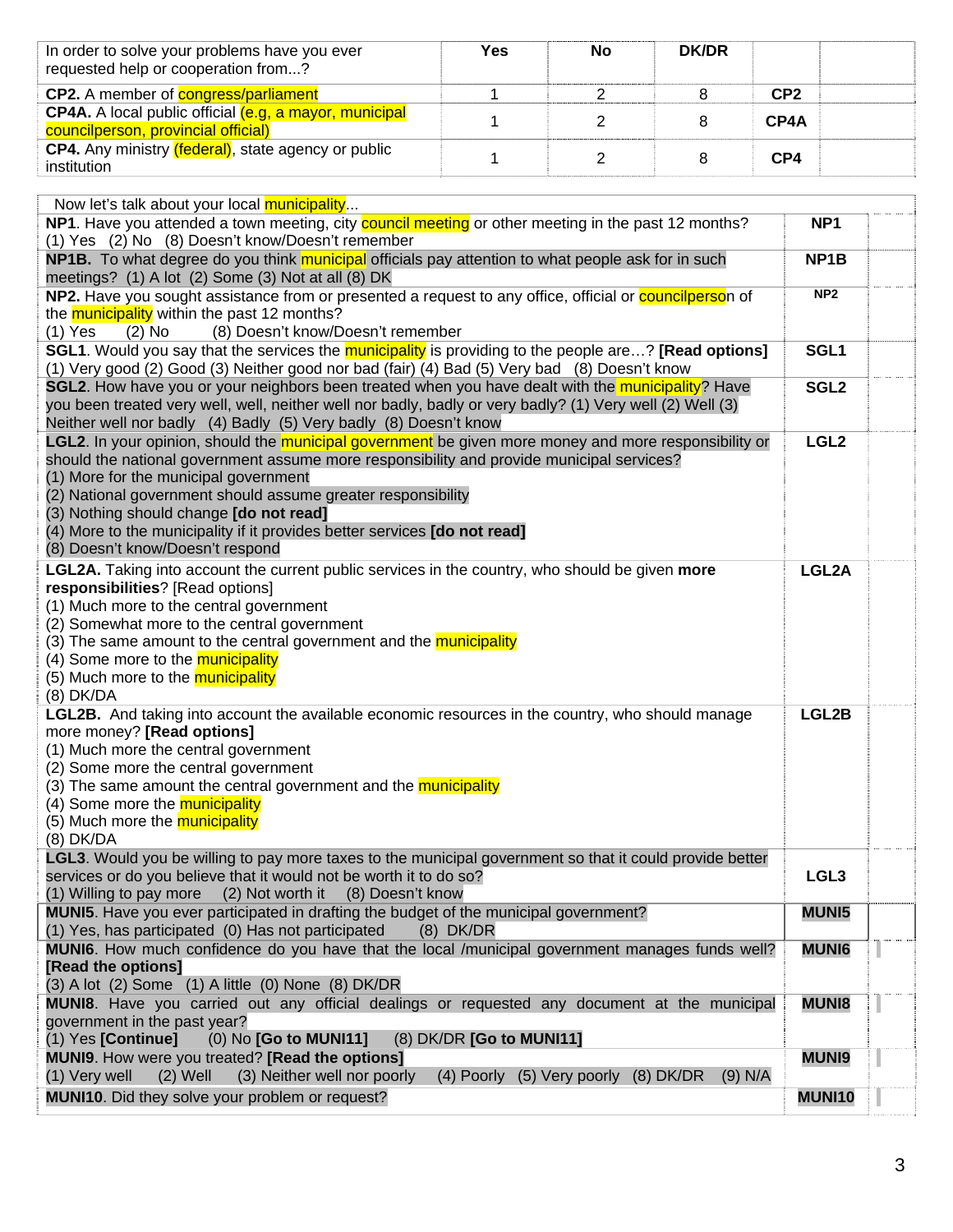| $(1)$ Yes<br>$(9)$ N/A<br>$(8)$ DK/DR<br>$(0)$ No                                                        |               |  |
|----------------------------------------------------------------------------------------------------------|---------------|--|
| <b>MUNI11. [Ask to everyone]</b> How much influence do you think you have on what the municipality does? | <b>MUN11</b>  |  |
| Would you say a lot, some, little, or no influence?                                                      |               |  |
| $(1.)$ A lot $(2)$ Some $(3)$ Little $(4)$ None 8. DK/DR                                                 |               |  |
| MUNI15. How interested do you think the mayor/municipal leader is in the people's participation in the   | <b>MUNI15</b> |  |
| work of the municipality? [Read options]                                                                 |               |  |
| (3) Very interested (2) Somewhat interested (1) Little interested (0) Not at all interested (8) DK/DR    |               |  |

|                                                                                                                                                                                                                                                                     | Once a<br>week | Once or twice<br>a month | Once or<br>twice a<br>vear | <b>Never</b> | DK |                 |  |
|---------------------------------------------------------------------------------------------------------------------------------------------------------------------------------------------------------------------------------------------------------------------|----------------|--------------------------|----------------------------|--------------|----|-----------------|--|
| CP5. Now, changing the subject. In the last 12<br>months have you tried to help to solve a<br>problem in your community or in your<br>neighborhood? Please, tell me if you did it at<br>least once a week, once or twice a month,<br>once or twice a year or never. |                |                          |                            |              | 8  | CP <sub>5</sub> |  |

I am going to read a list of groups and organizations. Please tell me if you attend their meetings at least once a week, once or twice a month, once or twice a year, or never. **[Repeat for each question "once a week," "once or twice a month," "once or twice a year" or "never" to help the respondent]**

|                                                                                                             | Once a<br>week | Once or<br>twice a<br>month | Once or<br>twice a<br>year | <b>Never</b> | <b>DK/DR</b>     |                 |
|-------------------------------------------------------------------------------------------------------------|----------------|-----------------------------|----------------------------|--------------|------------------|-----------------|
| <b>CP6.</b> Meetings of any religious organization?<br>Do you attend them                                   |                |                             | 3                          | 4            | 8                | CP <sub>6</sub> |
| <b>CP7.</b> Meetings of a parents' association at<br>school? Do you attend them                             |                | 2                           | 3                          | 4            | 8                | CP7             |
| <b>CP8.</b> Meetings of a community improvement<br>committee or association? Do you attend<br>them $\dots$  | 1              | 2                           | 3                          | 4            | 8                | CP <sub>8</sub> |
| <b>CP9.</b> Meetings of an association of<br>professionals, trader people or farmers? Do<br>you attend them |                | 2                           | 3                          | 4            | 8                | CP <sub>9</sub> |
| <b>CP10.</b> Meetings of a labor union? Do you<br>attend them                                               |                | 2                           | 3                          | 4            | 8                | <b>CP10</b>     |
| <b>CP13.</b> Meetings of a political party or political<br>organization? Do you attend them                 |                | 2                           | 3                          | 4            | 8                | <b>CP13</b>     |
| <b>CP20. [Women only]</b> Associations or groups<br>of women or home makers. Do you attend<br>them          |                | 2                           | 3                          | 4            | 8<br>9<br>(Male) | <b>CP20</b>     |

LS3. Changing the subject, in general how satisfied are you with your life? Would you say that you are...? (1) Very satisfied (2) Somewhat satisfied (3) Somewhat **dis**satisfied (4) Very **dis**satisfied (8) DK **LS3** 

**IT1**. Now, speaking of the people from here, would you say that people in this community are generally very trustworthy, somewhat trustworthy, not very trustworthy or untrustworthy...? **[Read options]**  (1) Very trustworthy (2) Somewhat trustworthy (3) Not very trustworthy (4) Untrustworthy (8) DK **IT1** 

| <b>IT1A.</b> How much do you trust people that you meet for the first time?<br><b>Read optionsl</b>                 | <b>IT1A</b>       |  |
|---------------------------------------------------------------------------------------------------------------------|-------------------|--|
| (1) Totally trust them (2) Somewhat trust them (3) Trust them a little (4) Do not trust them at all (8) DK          |                   |  |
| <b>IT1B.</b> Generally speaking, would you say that most people can be trusted, or that you can't be too careful in | IT <sub>1</sub> B |  |
| dealing with people?                                                                                                |                   |  |
| (1) Most people can be trusted                                                                                      |                   |  |
| (2) One can't be too careful in dealing with people                                                                 |                   |  |
| $(8)$ DK/DR                                                                                                         |                   |  |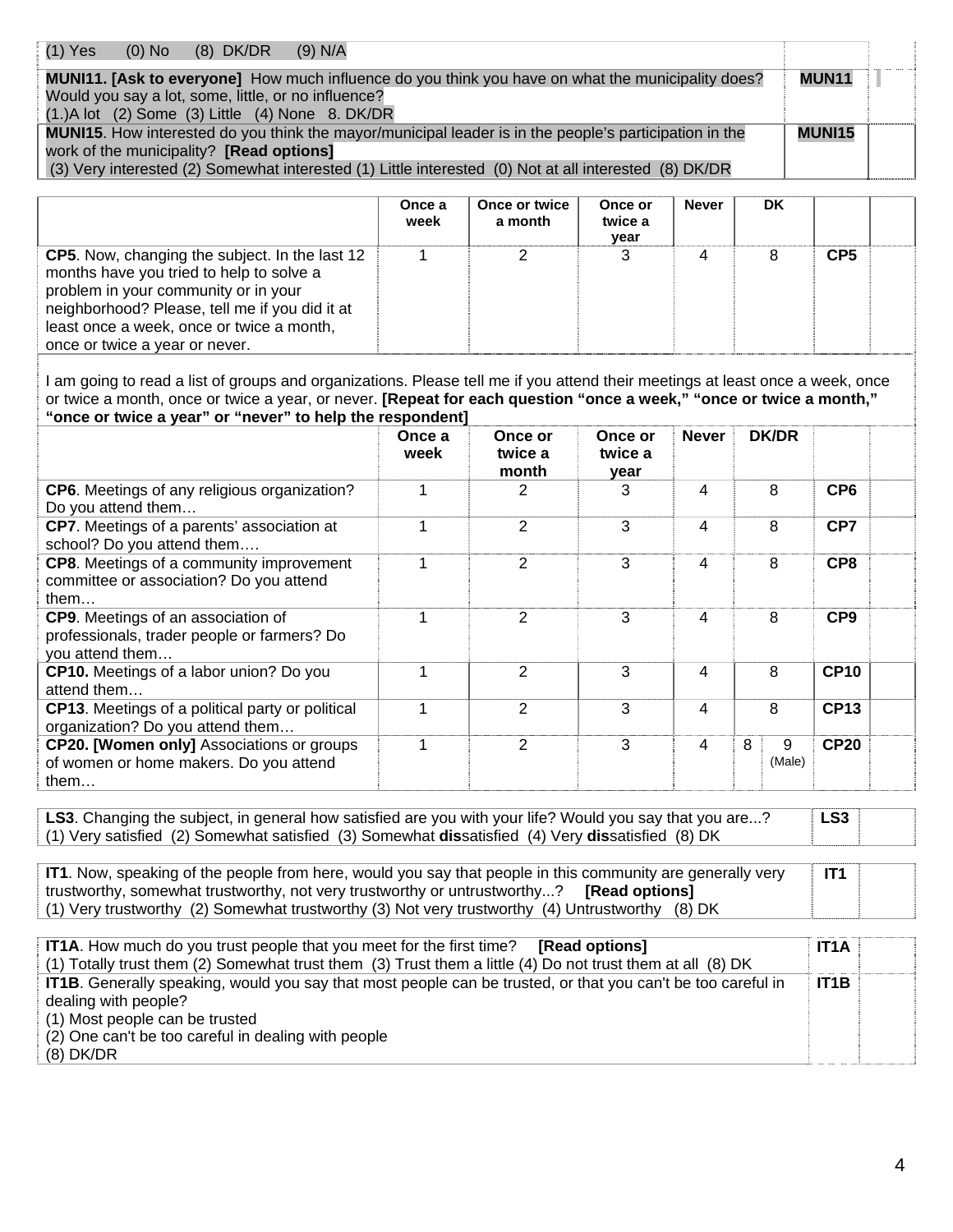## **[SHOW CARD # 1]**

**L1.** (Left-Right Scale) Now, to change the subject.... On this card there is a 1-10 scale that goes from left to right. Nowadays, when we speak of political leanings, we talk of those on the left and those on the right. In other words, some people sympathize more with the left and others with the right. According to the meaning that the terms "left" and "right" have for you, and thinking of your own political leanings, where would you place yourself on this scale? Indicate the box that comes closest to your own position.

|      | ົ<br>_ | ົ<br>v | b | ⌒<br>b | 8 | a | 10    |         |  |
|------|--------|--------|---|--------|---|---|-------|---------|--|
| Left |        |        |   |        |   |   | Right | (DK=88) |  |

#### **[Collect Card # 1]**

| <b>IMMIG1.</b> To what degree do you agree that the (country) government provides social services such as<br>healthcare, education, housing, to foreigners who come to live or work in this country? [Read options]<br>(1) Strongly agree<br>(2) Somewhat agree<br>(3) Neutral<br>(4) Somewhat disagree<br>(5) Strongly Disagree<br>$(8)$ DK                 | <b>IMMIG1</b> |  |
|--------------------------------------------------------------------------------------------------------------------------------------------------------------------------------------------------------------------------------------------------------------------------------------------------------------------------------------------------------------|---------------|--|
| <b>IMMIG2.</b> Would you say that the people who come to live here from other countries do the jobs that<br>(country's citizens, e.g., Jamaicans) do not want to do, or generally take jobs away from (country's<br>citizens)?<br>(1) Do the jobs that (country's citizens) do not want to do<br>(2) Take jobs away from (country's citizens)<br>$(8)$ DK/DR | <b>IMMIG2</b> |  |

| <b>PROT1.</b> Have you ever participated in a public demonstration<br>or protest? Have you done it sometimes, almost never or<br>never? [If he answered "Never" or "DK", Mark 9 in PROT2<br>and Go to CP5] | Sometimes        | (2)<br><b>Almost</b><br>never | (3)<br>Never | (8)<br><b>DK</b> |             | PROT <sub>1</sub> |  |
|------------------------------------------------------------------------------------------------------------------------------------------------------------------------------------------------------------|------------------|-------------------------------|--------------|------------------|-------------|-------------------|--|
| <b>PROT2. And now thinking about the last 12 months, have</b><br>you participated in a demonstration or protest march? Have<br>you done it sometimes, almost never or never?                               | (1)<br>Sometimes | (2)<br>Almost<br>never        | (3)<br>Never | (8)<br><b>DK</b> | (9)<br>Inap | PROT <sub>2</sub> |  |

Now let's change the subject. Some people say that under some circumstances a military take-over through a coup d'état would be justified. In your opinion would a military coup be justified in the following circumstances? **[Read the options after each question]**: **JC1**. When there is high unemployment. (1) A military take-over would be justified (2) A military takeover would not be justified (8) DK **JC1 JC4**. When there are a lot of social protests. (1) It would be justified (2) It would not be justified<br>(2) It would not be (8) DK **JC4 JC10**. When there is a lot of crime. (1) It would be justified iustified (8) DK **JC10 JC12**. When there is high inflation, with excessive prices increases. (1) It would be justified (2) It would not be justified (8) DK **JC12 JC13**. When there is a lot of corruption. (1) It would be justified (2) It would not be justified (8) DK **JC13**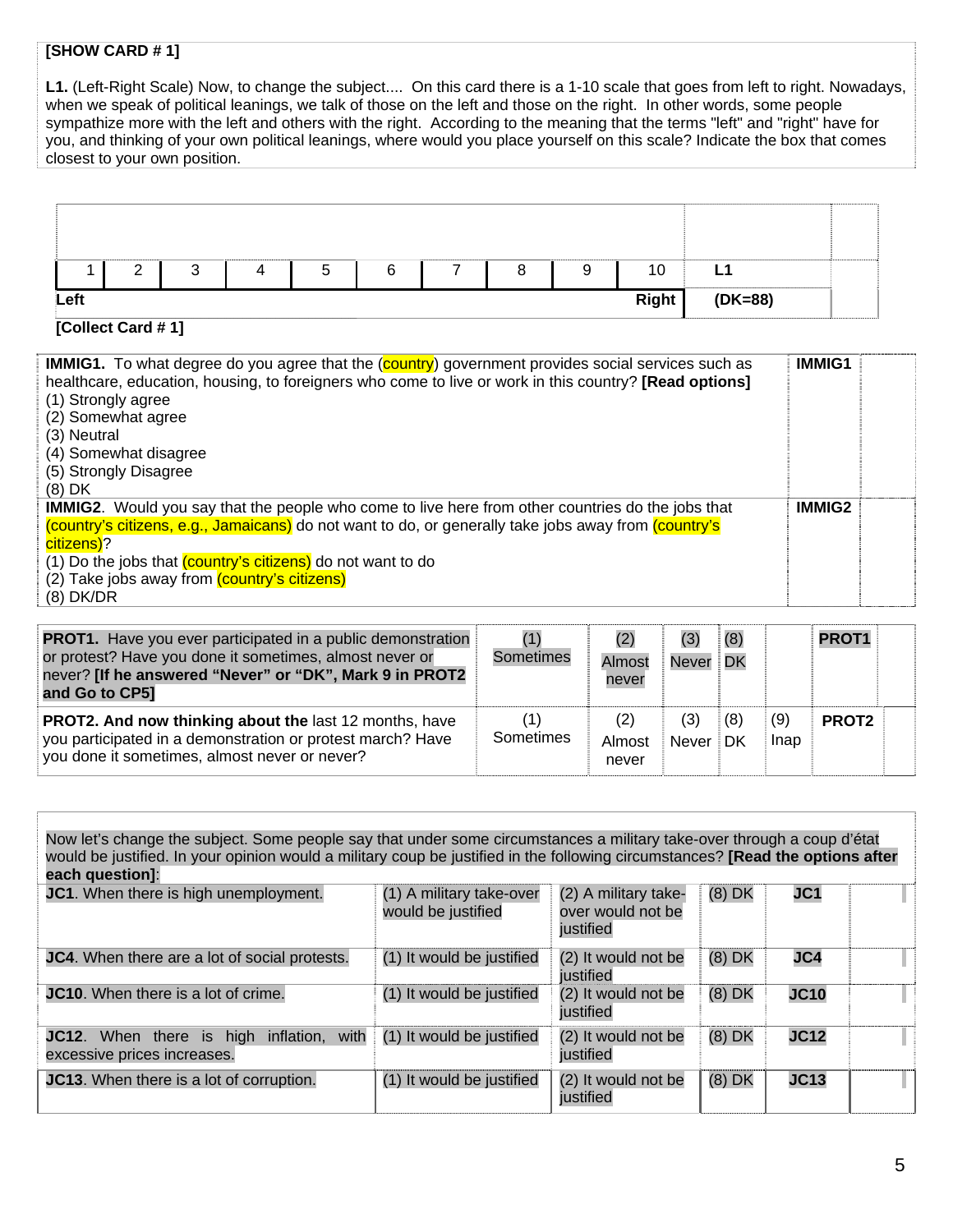| <b>JC15.</b> Do you think that sometimes there can be sufficient grounds for the $(1)$ Yes $(2)$ No<br><b>President</b> to shut down the Congress or do you think there can never be<br>sufficient grounds to do so?                             |  | (8)DK | <b>JC15</b> |  |
|--------------------------------------------------------------------------------------------------------------------------------------------------------------------------------------------------------------------------------------------------|--|-------|-------------|--|
| JC16. Do you think that sometimes there can be sufficient grounds to   (1) Yes   (2) No  <br>dissolve the <b>Supreme Court of Justice, ADAPT THIS TO EACH</b><br><b>COUNTRY</b> or do you think that there can never be sufficient grounds to do |  | (8)DK | <b>JC16</b> |  |
| so?                                                                                                                                                                                                                                              |  |       |             |  |

| (1) Yes [Continue] (2) No [Skip to VIC20] (8) DK/DR [Skip to VIC20] | VIC1. Now changing the subject, have you been a victim of any type of crime in the past 12 months? | VIC <sub>1</sub> |  |
|---------------------------------------------------------------------|----------------------------------------------------------------------------------------------------|------------------|--|
| AOJ1. Did you report the crime to any institution?                  |                                                                                                    | AOJ1             |  |
| $(1)$ Yes [Skip to VIC20]<br>$(8)$ DK/DR [Skip to VIC20]            | (2) Did not report [Continue]<br>(9) Inap (not a victim) [Skip to VIC20]                           |                  |  |
| AOJ1B. Why did you not report the crime? [Do not read options]      |                                                                                                    | <b>AOJ1B</b>     |  |
| (1) Does not work                                                   |                                                                                                    |                  |  |
| (2) It is dangerous and afraid of retaliation                       |                                                                                                    |                  |  |
| (3) Did not have any proof                                          |                                                                                                    |                  |  |
| (4) It was not that serious                                         |                                                                                                    |                  |  |
| (5) Did not know where to report                                    |                                                                                                    |                  |  |
| (6) Other reason                                                    |                                                                                                    |                  |  |
| $(8)$ DK/DR                                                         |                                                                                                    |                  |  |
| $(9)$ INAP                                                          |                                                                                                    |                  |  |

| [ASK TO EVERYONE]: Now, please think about what has happened to you in<br>the past 12 months when responding to the following questions: [If responds<br>"Yes," ask how many times. Write the number of times. If responds "No," write<br>" $0$ " zero. | How many times?<br><b>[Write down the</b><br>number of times,<br>if responded "No"<br>write down 0,<br><b>DK/DR=881</b> |              |  |
|---------------------------------------------------------------------------------------------------------------------------------------------------------------------------------------------------------------------------------------------------------|-------------------------------------------------------------------------------------------------------------------------|--------------|--|
| VIC20. You were a victim of an armed robbery of property not including your car in<br>the past 12 months? How many times?                                                                                                                               |                                                                                                                         | <b>VIC20</b> |  |
| VIC21. Has your house been burglarized in the past 12 months? How many times?                                                                                                                                                                           |                                                                                                                         | <b>VIC21</b> |  |
| VIC27. In the past 12 months has any police officer mistreated you verbally,<br>physically or assaulted you? How many times?                                                                                                                            |                                                                                                                         | <b>VIC27</b> |  |

| AOJ8. In order to apprehend criminals do you think that the authorities should always respect the law or that<br>occasionally they can skate close to the limits of the law?       | <b>AOJ8</b> |
|------------------------------------------------------------------------------------------------------------------------------------------------------------------------------------|-------------|
| (1) They should always respect the law (2) Can act on the margins occasionally (8)DK/DR                                                                                            |             |
| AOJ11. Speaking of the neighborhood where you live, and thinking of the possibility of being assaulted or robbed,                                                                  | AOJ11       |
| do you feel very safe, somewhat safe, somewhat unsafe or very unsafe?                                                                                                              |             |
| (1) Very safe (2) Somewhat safe (3) Somewhat unsafe (4) Very unsafe (8) DK/DR                                                                                                      |             |
|                                                                                                                                                                                    |             |
| AOJ11A. And speaking of the country in general, how much do you think that the level of crime that we<br>have now represents a threat to our future well-being? [Read the options] | AOJ11A      |
| $(1)$ Very much $(2)$ Somewhat $(3)$ Little $(4)$ None $(8)$ DK/DR                                                                                                                 |             |
| AOJ12. If you were a victim of a robbery or assault how much faith do you have that the judicial system<br>would punish the guilty? [Read the options]                             | AOJ12       |

(1) A lot (2) Some (3) Little (4) None (8) DK/DR

**AOJ12a**. If you were a victim of a robbery or assault how much faith do you have that the police would apprehend the guilty? **[Read the options] AOJ12a** 

(1) A lot (2) Some (3) Little (4) None (8) DK/DR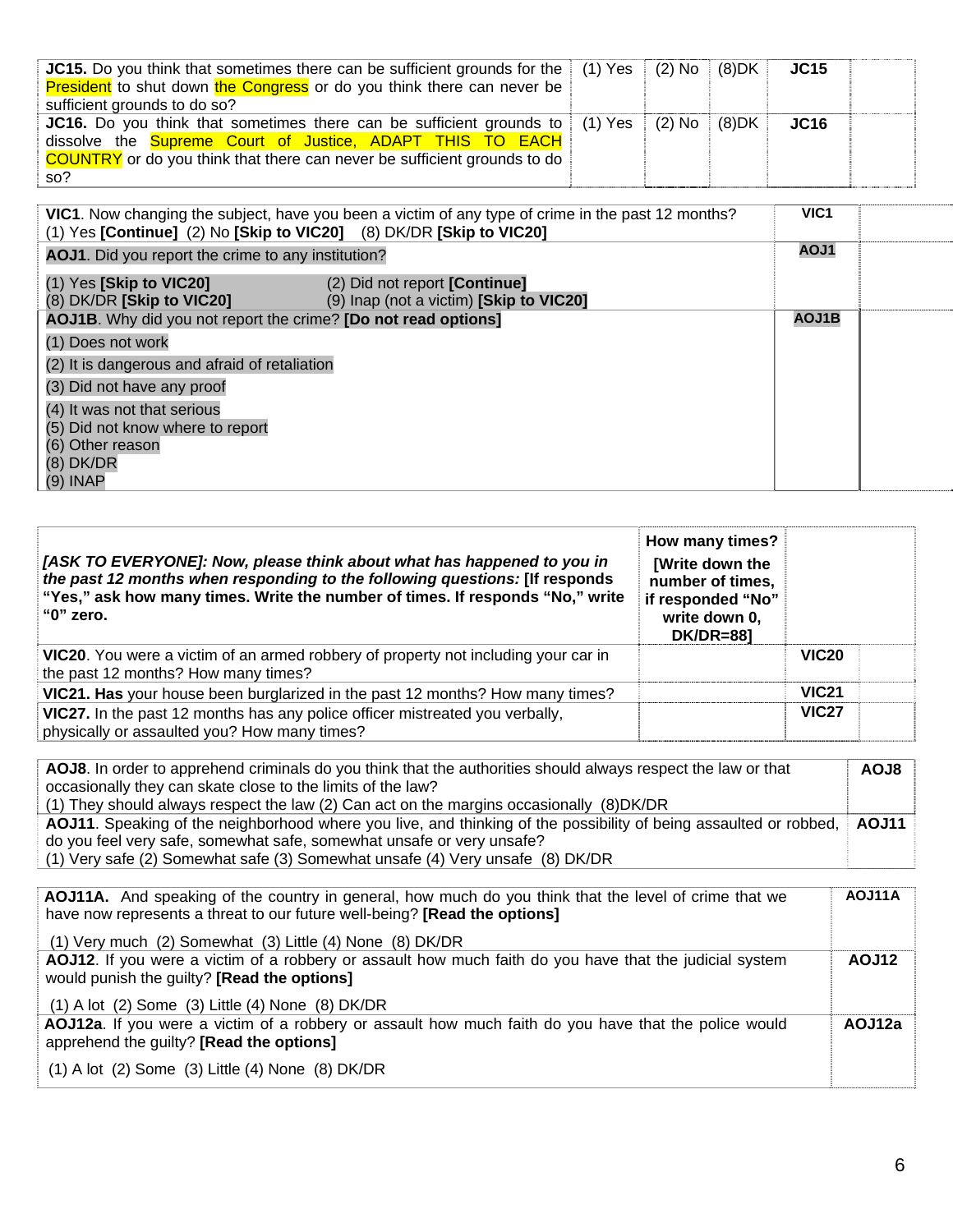| AOJ16A. In your neighborhood, have you seen anyone selling drugs in the past 12 months?<br>$(1)$ Yes $(2)$ No $(8)$ DK                                                                                                                                                                                                                                                                | AOJ16A |
|---------------------------------------------------------------------------------------------------------------------------------------------------------------------------------------------------------------------------------------------------------------------------------------------------------------------------------------------------------------------------------------|--------|
| AOJ17. To what extent do you think your neighborhood is affected by gangs? Would you say a lot, somewhat, a<br>little or none?<br>$(1)$ A lot $(2)$ Somewhat $(3)$ Little $(4)$ None $(8)$ DK                                                                                                                                                                                         | AOJ17  |
| AOJ18. Some people say that the police in this community (town, village) protect people from criminals, while<br>others say that the police that are involved in the criminal activity. What do you think?<br>(1) Police protect or<br>(2) Police involved in crime<br>(3) [Don't Read] Doesn't protect, but is not involved in crime or protect and involved in crime<br>$(8)$ DK/DR | AOJ18  |

Regarding the formal dealings that you or someone from your family has had with the following institutions at some time, do you feel very satisfied, somewhat satisfied, somewhat dissatisfied or very dissatisfied? **(REPEAT THE RESPONSE OPTIONS IN EACH QUESTION)** 

| <u>UL LIURU IR EAUR QUEU HURI</u>                             |                   |                              |                                 |                      |                                                         |              |                 |  |
|---------------------------------------------------------------|-------------------|------------------------------|---------------------------------|----------------------|---------------------------------------------------------|--------------|-----------------|--|
|                                                               | Very<br>satisfied | <b>Somewhat</b><br>satisfied | <b>Somewhat</b><br>dissatisfied | Very<br>dissatisfied | [Don't read]<br>Didn't have<br>any official<br>dealings | <b>DK/DR</b> |                 |  |
| <b>ST1.</b> The national police                               |                   | $\overline{2}$               |                                 |                      |                                                         | 8            | ST <sub>1</sub> |  |
| <b>ST2.</b> The courts or justice<br>system                   |                   | $\overline{\mathbf{c}}$      |                                 |                      | 9                                                       | 8            | ST <sub>2</sub> |  |
| ST3. The district<br>attorney's office                        |                   | $\overline{c}$               |                                 |                      | 9                                                       | 8            | ST <sub>3</sub> |  |
| ST4. The local or<br>municipal government<br>(mayor's office) |                   | $\overline{c}$               |                                 |                      | 9                                                       | 8            | ST <sub>4</sub> |  |

## **[Give card "A" to the respondent]**

Now we will use a card...This card has a 7 point scale; each point indicates a score that goes from 1, meaning NOT AT ALL, to 7, meaning A LOT. For example, if I asked you to what extent you like watching television, if you don't like watching it at all, you would choose a score of 1, and if, in contrast, you like watching television a lot, you would indicate the number 7 to me. If your opinion is between not at all and a lot, choose an intermediate score. So, to what extent do you like watching television? Read me the number. **[Make sure that the respondent understands correctly]**.

| Not at all |  |  |  |  | A lot | Doesn't know |
|------------|--|--|--|--|-------|--------------|

| Note down a number 1-7, or 8 for those who don't know                                                                                                                                                                                                                           |             |  |  |  |  |
|---------------------------------------------------------------------------------------------------------------------------------------------------------------------------------------------------------------------------------------------------------------------------------|-------------|--|--|--|--|
| <b>B1.</b> To what extent do you think the courts in (country) guarantee a fair trial? (Read: If you think the<br>courts do not ensure justice at all, choose number 1; if you think the courts ensure justice a lot,<br>choose number 7 or choose a point in between the two.) | <b>B1</b>   |  |  |  |  |
| <b>B2.</b> To what extent do you respect the political institutions of (country)?                                                                                                                                                                                               | <b>B2</b>   |  |  |  |  |
| <b>B3</b> . To what extent do you think that citizens' basic rights are well protected by the political system<br>of (country)?                                                                                                                                                 | <b>B3</b>   |  |  |  |  |
| <b>B4.</b> To what extent do you feel proud of living under the political system of (country)?                                                                                                                                                                                  | <b>B4</b>   |  |  |  |  |
| <b>B6.</b> To what extent do you think that one should support the political system of (country)?                                                                                                                                                                               | B6          |  |  |  |  |
| <b>B10A.</b> To what extent do you trust the justice system?                                                                                                                                                                                                                    | <b>B10A</b> |  |  |  |  |
| <b>B11.</b> To what extent do you trust the <b>Supreme Electoral Tribunal?</b>                                                                                                                                                                                                  | <b>B11</b>  |  |  |  |  |
| <b>B12.</b> To what extent do you trust the Armed Forces? <b>[Don't use in Costa Rica, Panama or Haiti]</b>                                                                                                                                                                     | <b>B12</b>  |  |  |  |  |
| <b>B13.</b> To what extent do you trust the National Congress?                                                                                                                                                                                                                  | <b>B13</b>  |  |  |  |  |
| B14. To what extent do you trust the national government?                                                                                                                                                                                                                       | <b>B14</b>  |  |  |  |  |
| B15. To what extent do you trust the Federal Department of Justice?                                                                                                                                                                                                             | <b>B15</b>  |  |  |  |  |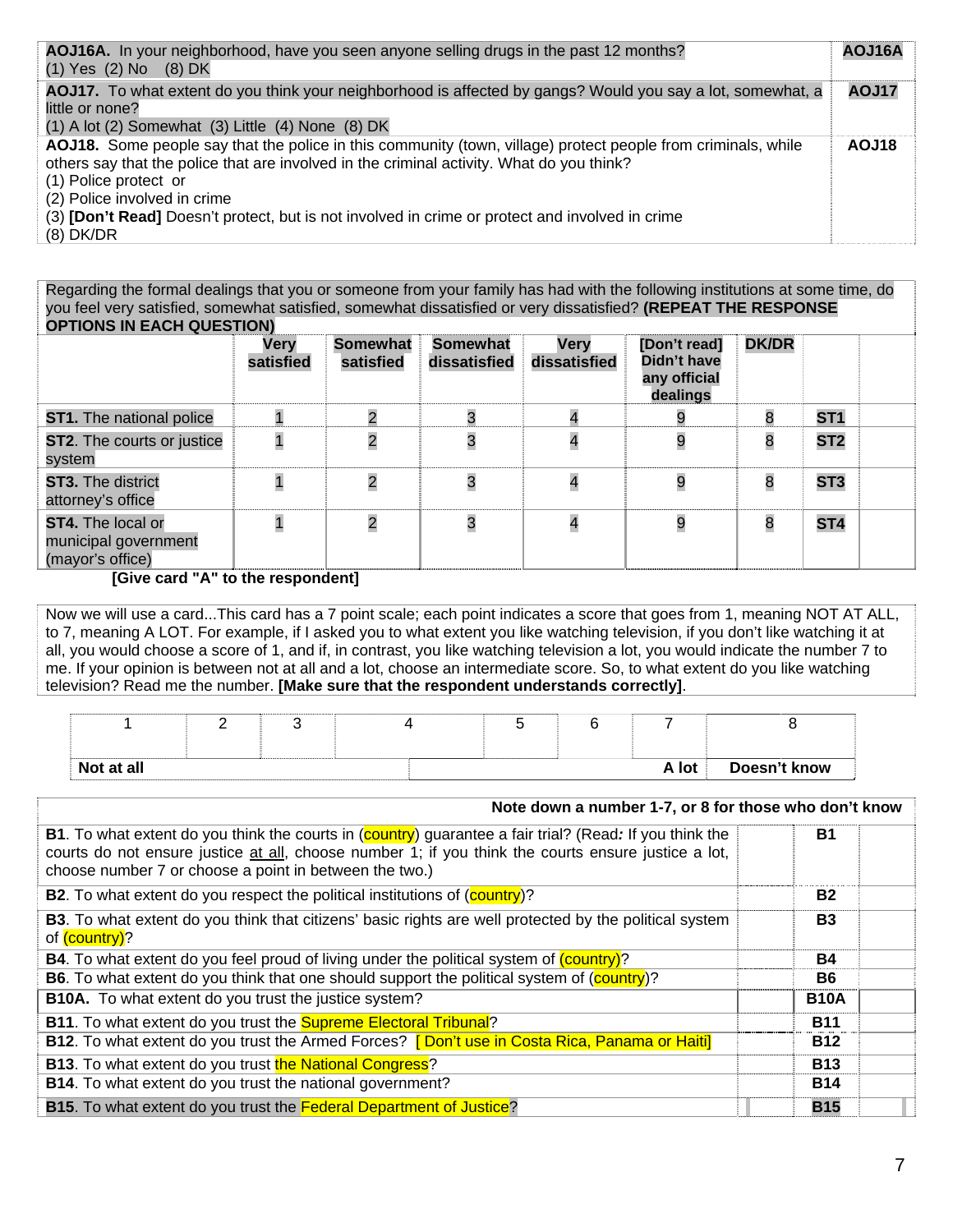| Note down a number 1-7, or 8 for those who don't know                                                 |             |  |  |  |  |
|-------------------------------------------------------------------------------------------------------|-------------|--|--|--|--|
| B18. To what extent do you trust the National Police?                                                 | <b>B18</b>  |  |  |  |  |
| B20. To what extent do you trust the Catholic Church?                                                 | <b>B20</b>  |  |  |  |  |
| <b>B21</b> . To what extent do you trust the political parties?                                       | <b>B21</b>  |  |  |  |  |
| B21A. To what extent do you trust the President/Prime Minister?                                       | <b>B21A</b> |  |  |  |  |
| B31. To what extent do you trust the Supreme Court?                                                   | <b>B31</b>  |  |  |  |  |
| <b>B32</b> . To what extent do you trust the local or municipal government?                           | <b>B32</b>  |  |  |  |  |
| <b>B43</b> . To what extent are you proud of being (nationality corresponding to country)?            | <b>B43</b>  |  |  |  |  |
| <b>B16.</b> To what extent do you trust the State Attorney General?                                   | <b>B16</b>  |  |  |  |  |
| B17. To what extent do you trust the Public Defender's Office?                                        | <b>B17</b>  |  |  |  |  |
| B19. To what extent do you trust the Office of the Auditor General?                                   | <b>B19</b>  |  |  |  |  |
| <b>B33</b> . To what extent do you trust the <b>provincial/state</b> governor?                        | <b>B33</b>  |  |  |  |  |
| <b>B37</b> . To what extent do you trust the mass media?                                              | <b>B37</b>  |  |  |  |  |
| <b>B40</b> . To what extent do you trust indigenous movements?                                        | <b>B40</b>  |  |  |  |  |
| <b>B42.</b> To what extent do you trust the <b>Internal Revenue Service</b> ?                         | <b>B42</b>  |  |  |  |  |
| <b>B50.</b> To what extent do you trust the <b>Constitutional Tribunal</b> ?                          | <b>B50</b>  |  |  |  |  |
| B46 [b45]. To what extent do you trust the anti-corruption commission?                                | <b>B46</b>  |  |  |  |  |
| <b>B47.</b> To what extent do you trust elections?                                                    | <b>B47</b>  |  |  |  |  |
| <b>B48.</b> To what extent do you believe that free trade agreement will help to improve the economy? | <b>B48</b>  |  |  |  |  |

| Now, using the same scale, (continue with card A: 1-7 point scale)                                          | <b>Note</b><br>down<br>$1-7, 8 = DK$ |
|-------------------------------------------------------------------------------------------------------------|--------------------------------------|
| N1. To what extent would you say the current administration fights poverty?                                 | N1                                   |
| N3. To what extent would you say the current administration promotes and protects democratic<br>principles? | N <sub>3</sub>                       |
| N9. To what extent would you say the current administration combats government corruption?                  | <b>N9</b>                            |
| N10. To what extent would you say the current administration protects human rights?                         | <b>N10</b>                           |
| N11. To what extent would you say the current administration improves citizen security?                     | <b>N11</b>                           |
| N12. To what extent would you say the current administration combats unemployment?                          | <b>N12</b>                           |

**Now I a m going to read a series of sentences about [country's] political parties and then I will ask your opinion. We will continue to use the same scale of 1 to 7 where 1 means not at all and 7 means a lot.** 

| <b>EPP1.</b> Thinking of political parties in general, to what extent do <b>[country's]</b> political parties<br>represent their voters well?            | EPP <sub>1</sub> |
|----------------------------------------------------------------------------------------------------------------------------------------------------------|------------------|
| $(8)$ DK/DR                                                                                                                                              |                  |
| EPP2. To what extent does corruption exist within <i>[country's]</i> political parties?<br>$(8)$ DK/DR                                                   | EPP <sub>2</sub> |
| <b>EPP3.</b> How often do political parties listen to the average person?<br>$(8)$ DK/DR                                                                 | EPP <sub>3</sub> |
| <b>EC1.</b> And now thinking of the <b>Parliament</b> . To what extent does the national legislature limit the<br>power of the president?<br>$(8)$ DK/DR | EC <sub>1</sub>  |
| <b>EC2.</b> How much do the members in <b>Parliament</b> waste time discussing and debating?<br>$(8)$ DK/DR                                              | EC <sub>2</sub>  |
| <b>EC3.</b> How important to the country are the laws passed by the <b>parliament</b> ?<br>$(8)$ DK/DR                                                   | EC <sub>3</sub>  |
| <b>EC4.</b> To what extent does the Parliament accomplish what you would hope for it to do?<br>$(8)$ DK/DR                                               | EC4              |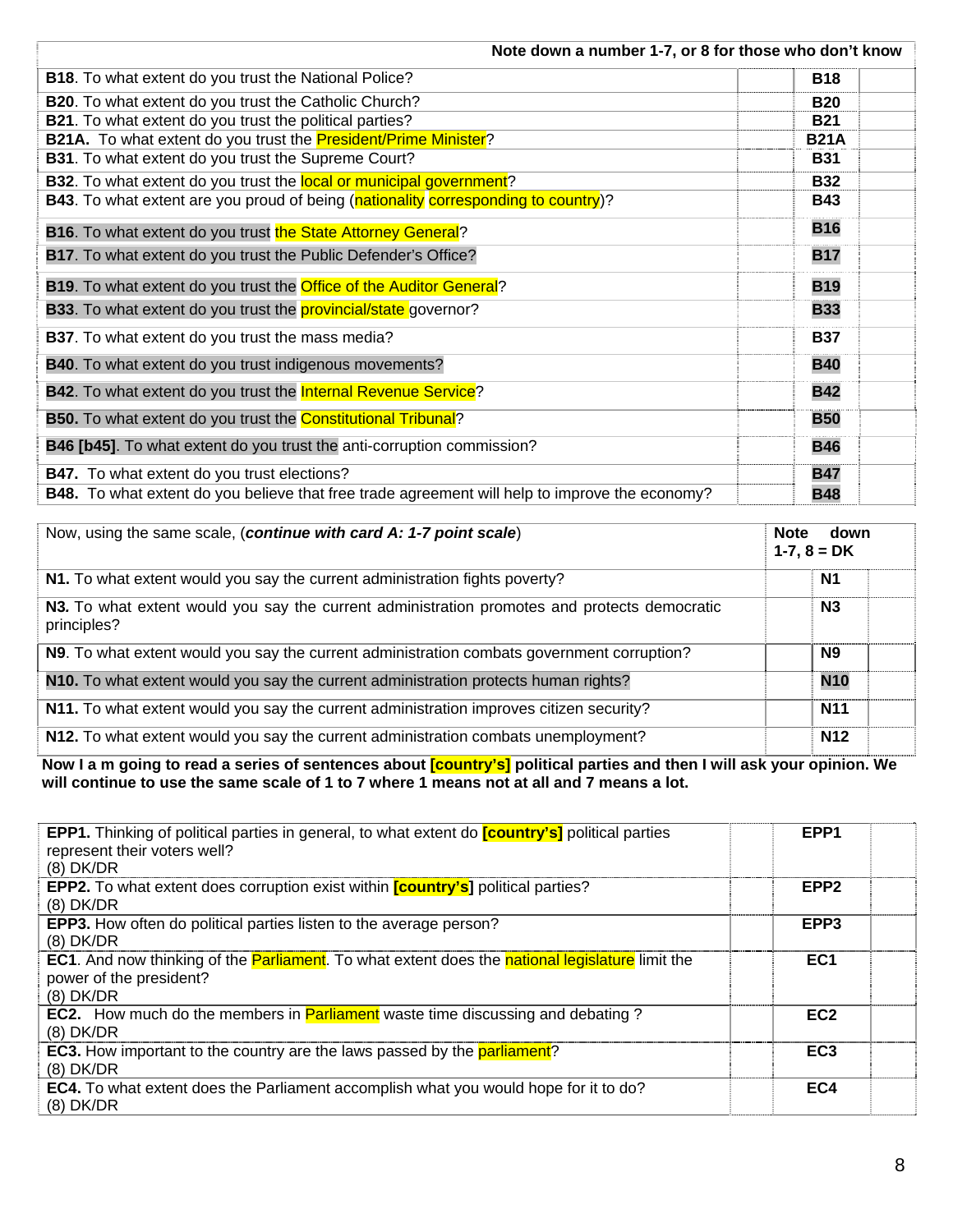| [Take back card A]                                                                                  |    |  |
|-----------------------------------------------------------------------------------------------------|----|--|
| M1. Speaking in general of the current administration, how would you rate the job performance       | M1 |  |
| of President NAME CURRENT PRESIDENT? [Read the options]                                             |    |  |
| (1) Very good (2) Good (3) Neither good nor bad (fair) (4) Bad (5) Very bad (8) DK/DR               |    |  |
| <b>M2.</b> Now speaking of <b>Congress/Parliament</b> . Thinking of members of congress as a whole, | M2 |  |
| without considering the political parties to which they belong, do you believe that the members of  |    |  |
| Congress/Parliament are performing their jobs very well, well, neither well nor poorly, poorly, or  |    |  |
| very poorly?                                                                                        |    |  |
| (1) Very well (2) Well (3) Neither well nor poorly (fair) (4) Poorly (5) Very poorly (8) DK/DR      |    |  |

**[Give card B]**: Now we will use a similar scale, but this time 1 means "strongly disagree" and 7 means "strongly agree." A number in between 1 and 7 represents an intermediate score. I am going to read various statements and I would like you to tell me to what extent you agree or disagree with these statements.

## **Write a number 1-7, or 8 for those who don't know**

| <b>Strongly disagree</b> |  |  |  | <b>Strongly agree</b> | Doesn't know |
|--------------------------|--|--|--|-----------------------|--------------|

| Taking into account the current situation of this country, I would like you to tell me how much you agree or<br>disagree with the following statements, again using card B:                                                                     |                  |  |
|-------------------------------------------------------------------------------------------------------------------------------------------------------------------------------------------------------------------------------------------------|------------------|--|
| <b>POP101.</b> It is necessary for the progress of this country that our <b>presidents/prime ministers</b> limit the voice<br>and vote of opposition parties, how much do you agree or disagree with that view?<br>$(8)$ DK/DR                  | <b>POP101</b>    |  |
| <b>POP102.</b> When the <b>Congress</b> hinders the work of our government, our <b>presidents/prime ministers</b> should<br>govern without the <b>Congress</b> . How much do you agree or disagree with that view?<br>$(8)$ DK/DR               | <b>POP102</b>    |  |
| POP103. When the Supreme Court/Constitutional Tribunal hinders the work of our government, it should<br>not be paid attention to by our <b>presidents/prime ministers</b> . How much do you agree or disagree with that<br>view?<br>$(8)$ DK/DR | <b>POP103</b>    |  |
| POP106. Our presidents/prime ministers must follow the will of the people because what the people want is<br>always right. How much do you agree or disagree with that view?<br>$(8)$ DK/DR                                                     | <b>POP106</b>    |  |
| POP107. The people should govern directly and not through elected representatives. How much do you<br>agree or disagree?<br>$(8)$ DK/DR                                                                                                         | <b>POP107</b>    |  |
| <b>POP109.</b> In today's world there is a struggle between good and evil, and people must choose between<br>one of the two. How much do you agree or disagree that such a battle between good and evil exits?<br>$(8)$ DK/DR                   | <b>POP109</b>    |  |
| <b>POP110.</b> Once the people decide what is right, we must prevent opposition from a minority. How much do<br>you agree or disagree with that view?<br>$(8)$ DK/DR                                                                            | <b>POP110</b>    |  |
| POP112. The biggest obstacle to progress in our country is the dominant class or oligarchy that takes<br>advantage of the people. How much do you agree or disagree with that view?<br>$(8)$ DK/DR                                              | <b>POP112</b>    |  |
| POP113. Those who disagree with the majority represent a threat to the interests of the country. How much<br>do you agree or disagree with that view?<br>$(8)$ DK/DR                                                                            | <b>POP113</b>    |  |
| <b>EFF1.</b> Those who govern this country are really interested in what people like me think. How much do<br>you agree or disagree?                                                                                                            | EFF1             |  |
| <b>FFF2</b> I feel that Lunderstand the most important political issues of this country. How much do you agree                                                                                                                                  | FFF <sub>2</sub> |  |

#### **[Don't take back Card B]**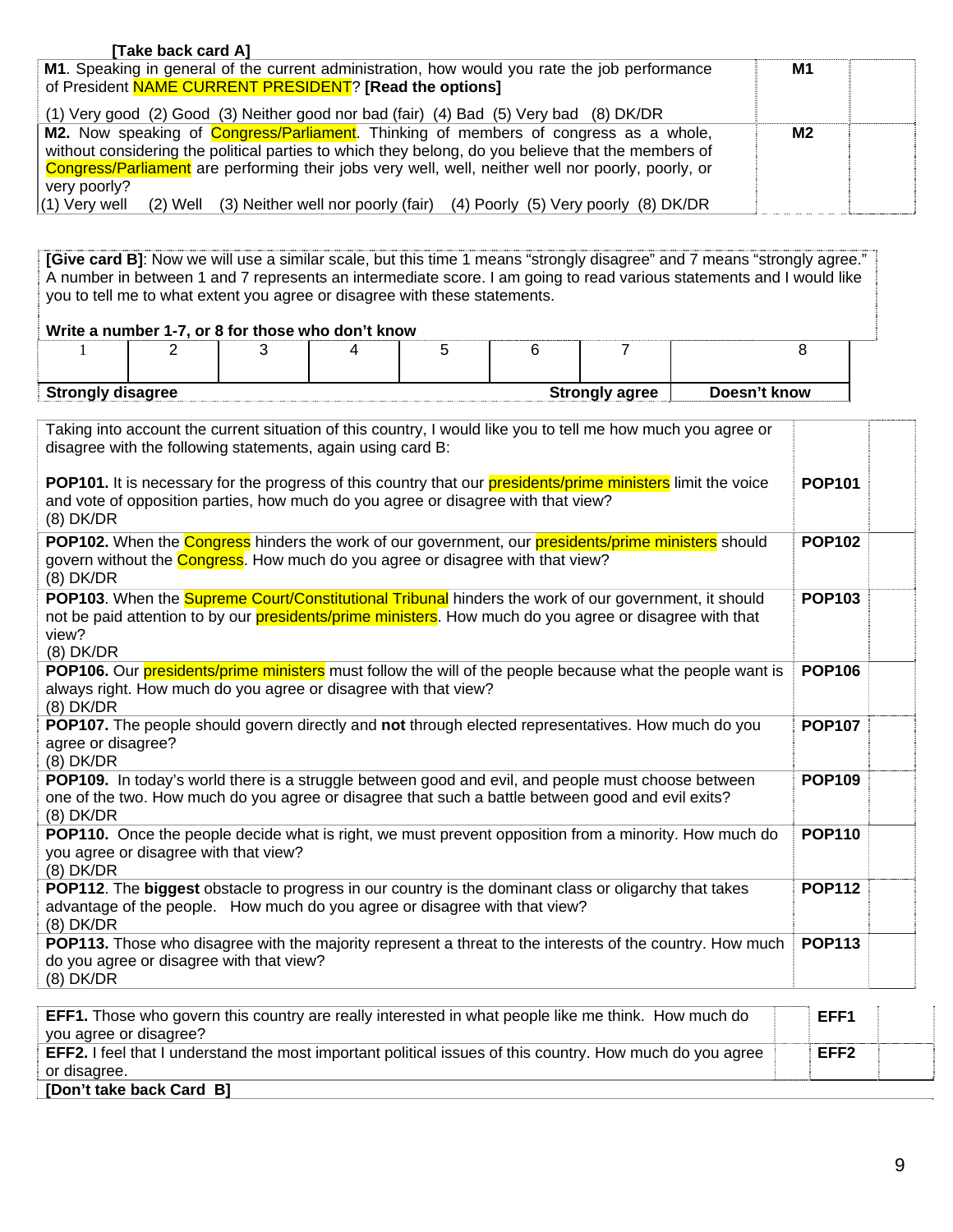| Write a number 1-7, or 8 for those who don't know                                                                                                                 |                   |  |
|-------------------------------------------------------------------------------------------------------------------------------------------------------------------|-------------------|--|
| <b>ING4.</b> Democracy may have problems, but it is better than any other form of government. To what<br>extent do you agree or disagree with thisese statements? | ING4              |  |
| <b>PN2.</b> Despite our differences, we (nationality) have many things that unite us as a country. How<br>much do you agree or disagree with this statement?      | PN <sub>2</sub>   |  |
| <b>DEM23.</b> Democracy can exist without political parties. How much do you agree or disagree or<br>disagree with this statement?                                | DEM <sub>23</sub> |  |

| Now I am going to read some items about the role of the national government. Please tell me to what extent you agree or |             |  |  |  |  |  |  |  |
|-------------------------------------------------------------------------------------------------------------------------|-------------|--|--|--|--|--|--|--|
| disagree with the following statements. We will continue using the same scale from 1to 7.                               |             |  |  |  |  |  |  |  |
| <b>ROS1.</b> The (Country) government, instead of the private sector, should own the most important                     | <b>ROS1</b> |  |  |  |  |  |  |  |
| enterprises and industries of the country. How much do you agree or disagree with this statement?                       |             |  |  |  |  |  |  |  |
| <b>ROS2.</b> The (Country) government, more than individuals, is the most responsible for ensuring the                  | <b>ROS2</b> |  |  |  |  |  |  |  |
| well-being of the people. To what extent do you agree or disagree with this statement?                                  |             |  |  |  |  |  |  |  |
| <b>ROS3.</b> The (Country) government, more than the private sector, has the primarily responsible for                  | <b>ROS3</b> |  |  |  |  |  |  |  |
| creating jobs. To what extent to do you agree or disagree with this statement?                                          |             |  |  |  |  |  |  |  |
| <b>ROS4.</b> The (Country) government should implement firm policies to reduce income inequality                        | <b>ROS4</b> |  |  |  |  |  |  |  |
| between the rich and the poor. To what extent do you agree or disagree with this statement?                             |             |  |  |  |  |  |  |  |
|                                                                                                                         |             |  |  |  |  |  |  |  |

#### **[Take back Card "B"]**

| PN4. In general, would you say that you are very satisfied, satisfied, dissatisfied or very dissatisfied with | PN4             |  |
|---------------------------------------------------------------------------------------------------------------|-----------------|--|
| the form of democracy in <b>country</b> ?                                                                     |                 |  |
| (3) Dissatisfied (4) Very dissatisfied (8) DK/DR<br>(1) Very satisfied<br>(2) Satisfied                       |                 |  |
| PN5. In your opinion, is country very democratic, somewhat democratic, not very democratic or not at all      | PN <sub>5</sub> |  |
| democratic?                                                                                                   |                 |  |
| (2) Somewhat democratic<br>(3) Not very democratic<br>(1) Very democratic                                     |                 |  |
| (4) Not at all democratic<br>(8) DK/DR                                                                        |                 |  |
|                                                                                                               |                 |  |

## **[Give the respondent card "C"]**

Now we are going to use another card. The new card has a 10-point scale, which goes from 1 to 10, where 1 means that you strongly disapprove and 10 means that you strongly approve. I am going to read you a list of some actions that people can take to achieve their political goals and objectives. Please tell me how strongly you would approve or disapprove of people taking the following actions.

|                                                |  |  |  | C |  |  |  |  | 10 | 88           |
|------------------------------------------------|--|--|--|---|--|--|--|--|----|--------------|
| <b>Strongly disapprove</b><br>Strongly approve |  |  |  |   |  |  |  |  |    | Doesn't know |
|                                                |  |  |  |   |  |  |  |  |    |              |

|                                                                                                                                                    | $1-10,88$       |  |
|----------------------------------------------------------------------------------------------------------------------------------------------------|-----------------|--|
| <b>E5.</b> Of people participating in legal demonstrations. How much do you approve or disapprove?                                                 | E5              |  |
| <b>E8.</b> Of people participating in an organization or group to try to solve community problems. How much do<br>you approve or disapprove?       | E8              |  |
| <b>E11.</b> Of people working for campaigns for a political party or candidate. How much do you approve or<br>disapprove?                          | E <sub>11</sub> |  |
| <b>E15.</b> Of people participating in the blocking of roads. Using the same scale, how much do you approve or<br>disapprove?                      | E <sub>15</sub> |  |
| E14. Of people seizing private property or land. How much do you approve or disapprove?                                                            | E <sub>14</sub> |  |
| E2. Of people seizing factories, offices and other buildings. How much do you approve or disapprove?                                               | E <sub>2</sub>  |  |
| E3. Of people participating in a group working to violently overthrow an elected government. How much do<br>you approve or disapprove?             | E <sub>3</sub>  |  |
| <b>E16.</b> Of people taking the law into their own hands when the government does not punish criminals. How<br>much do you approve or disapprove? | E16             |  |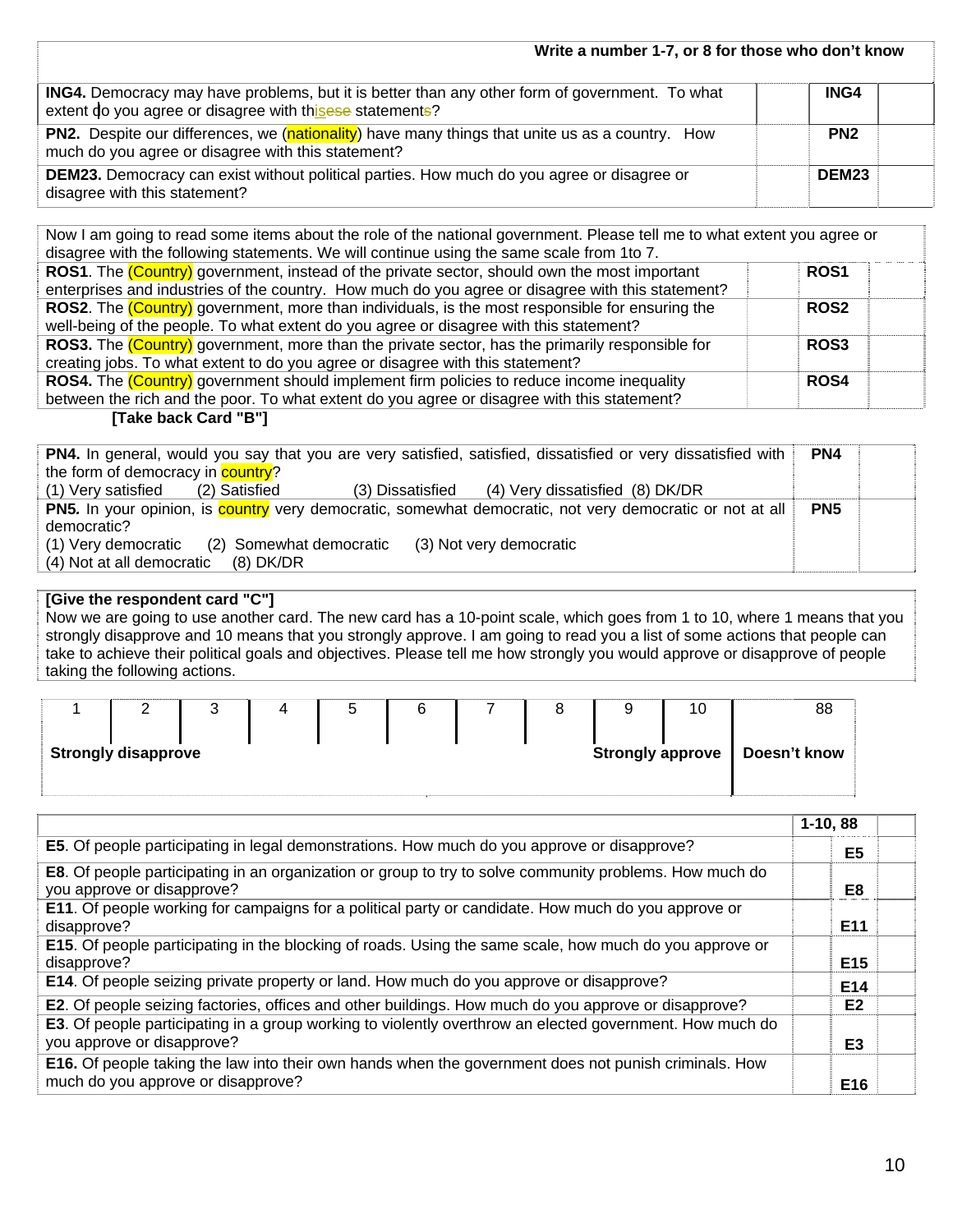*Now we are going to talk about some actions the government can take. We will continue using a 1-10 scale. Please use card C again. On this scale, 1 means strongly disapprove and 10 means strongly approve.* 

|                            |  |  |  |                         |  |              |  | 10 |  |  |
|----------------------------|--|--|--|-------------------------|--|--------------|--|----|--|--|
| <b>Strongly disapprove</b> |  |  |  | <b>Strongly approve</b> |  | Doesn't know |  |    |  |  |

|                                                                                                                                                        |  | $1-10,88$  |  |
|--------------------------------------------------------------------------------------------------------------------------------------------------------|--|------------|--|
| <b>D32.</b> To what degree do you approve or disapprove of a law prohibiting public protests?                                                          |  | <b>D32</b> |  |
| D33. To what degree do you approve or disapprove of a law prohibiting the meetings of any group that<br>criticizes the [nationality] political system? |  | <b>D33</b> |  |
| D34. To what degree would you approve or disapprove of the government censoring television<br>programs?                                                |  | <b>D34</b> |  |
| <b>D36.</b> To what degree would you approve or disapprove if the government censored books in public<br>school libraries?                             |  | <b>D36</b> |  |
| <b>D37</b> . To what degree would you approve or disapprove if the government censored any media outlets<br>that criticized it?                        |  | <b>D37</b> |  |

The following questions are to find out your opinion about the different ideas of people who live in country. Please continue using the 10 point scale [card C].

| $1 \t2 \t3 \t4 \t5 \t6 \t7 \t8 \t9 \t$<br><b>Strongly disapprove</b><br><b>Strongly approve</b>                                                                                                                                                                                                                | 88<br>Doesn't know |
|----------------------------------------------------------------------------------------------------------------------------------------------------------------------------------------------------------------------------------------------------------------------------------------------------------------|--------------------|
|                                                                                                                                                                                                                                                                                                                | $1-10,88$          |
| D1. There are people who only say bad things about the (country) form of government, not just the<br>incumbent government but the system of government. How strongly do you approve or disapprove of<br>such people's right to vote? Please read me the number from the scale: <i>[Probe: To what degree?]</i> | D1                 |
| D2. How strongly do you approve or disapprove that such people be allowed to conduct peaceful<br>demonstrations in order to express their views? Please read me the number.                                                                                                                                    | D <sub>2</sub>     |
| D3. Still thinking of those who only say bad things about the (country) form of government, how strongly<br>do you approve or disapprove of such people being permitted to run for public office?                                                                                                              | D <sub>3</sub>     |
| <b>D4.</b> How strongly do you approve or disapprove of such people appearing on television to make<br>speeches?                                                                                                                                                                                               | D4                 |
| <b>D5.</b> And now, changing the topic and thinking of homosexuals, how strongly do you approve or<br>disapprove of such people being permitted to run for public office?                                                                                                                                      | D <sub>5</sub>     |

## **[COLLECT CARD "C"]**

| Now changing the subject                                                                                  |                   |  |
|-----------------------------------------------------------------------------------------------------------|-------------------|--|
| <b>DEM2.</b> With which of the following statements do you agree with the most:                           | DEM <sub>2</sub>  |  |
| (1) For people like me it doesn't matter whether a regime is democratic or non-democratic.                |                   |  |
| (2) Democracy is preferable to any other form of government                                               |                   |  |
| (3) Under some circumstances an authoritarian government may be preferable to a democratic one.           |                   |  |
| $(8)$ DK/DR                                                                                               |                   |  |
| <b>DEM11.</b> Do you think that our country needs a government with an iron fist, or that problems can be | DEM <sub>11</sub> |  |
| resolved with everyone's participation?                                                                   |                   |  |
| (1) Iron fist (2) Participation for all (8) DK/DR                                                         |                   |  |
|                                                                                                           |                   |  |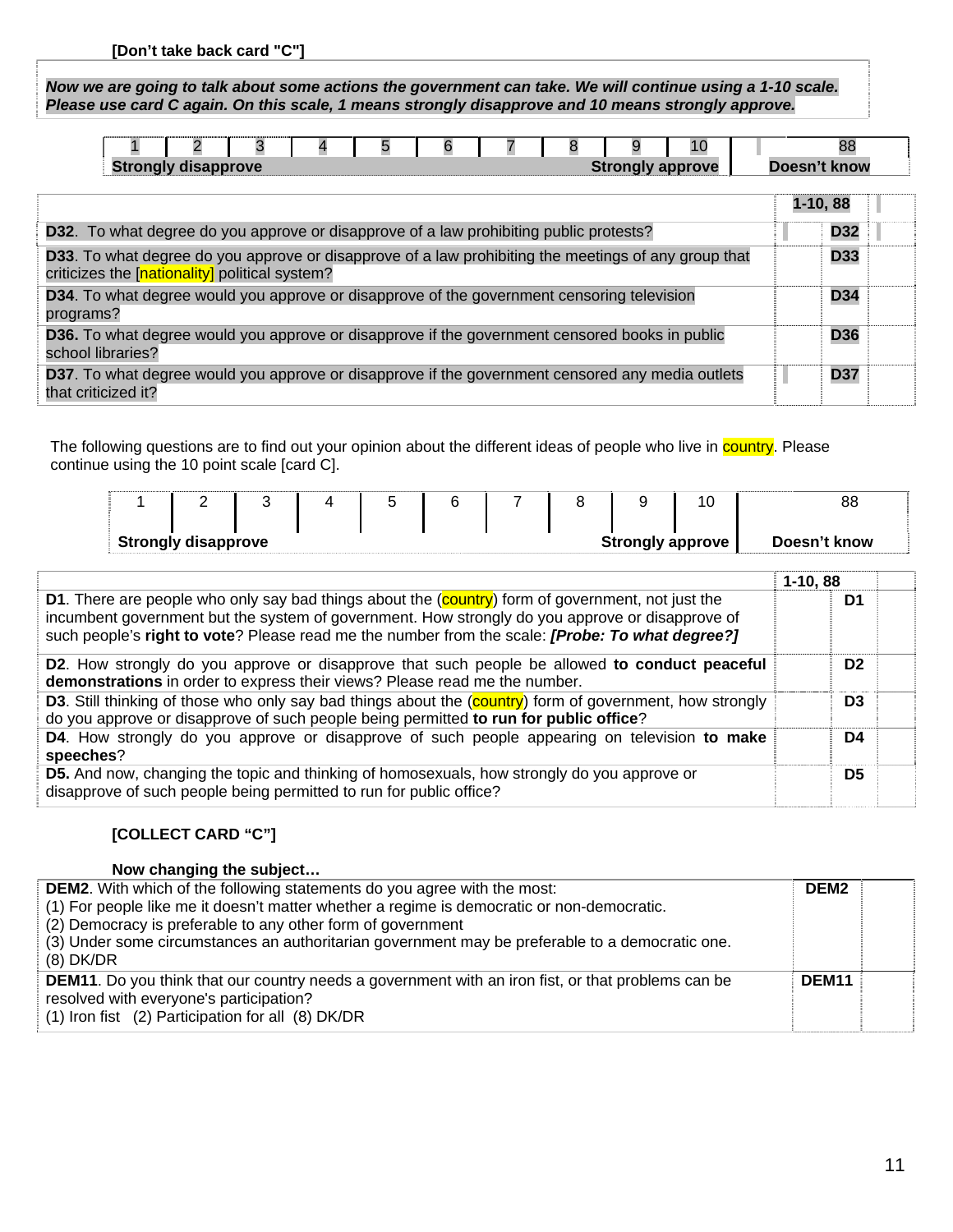| AUT1. There are people who say that we need a strong leader that does not have to be elected. Others<br>say that although things may not work, electoral democracy, or the popular vote, is always best. What do<br>you think? [Read]<br>(1) We need a strong leader who does not have to be elected<br>(2) Electoral democracy is the best<br>$(8)$ DK/DR | AUT <sub>1</sub> |  |
|------------------------------------------------------------------------------------------------------------------------------------------------------------------------------------------------------------------------------------------------------------------------------------------------------------------------------------------------------------|------------------|--|
| AUT2. With which of the following statements do you agree the most: [Read choices]<br>(1) As citizens we should be more active in questioning our leaders or<br>(2) As citizens we should show more respect for the authority of our leaders<br>$(8)$ DK/DR                                                                                                | AUT <sub>2</sub> |  |

| <b>PP1.</b> During election time, some people try to convince others to vote for a party or candidate. How often |                 |  |  |  |
|------------------------------------------------------------------------------------------------------------------|-----------------|--|--|--|
| have you tried to convince others to vote for a party or candidate? [Read the options]                           |                 |  |  |  |
| (1) Frequently (2) Occasionally (3) Rarely (4) Never (8) DK/DR                                                   |                 |  |  |  |
| <b>PP2</b> . There are people who work for parties or candidates during electoral campaigns. Did you work for    | PP <sub>2</sub> |  |  |  |
| any candidate or party in the last presidential elections of 2002?                                               |                 |  |  |  |
| (1) Yes, worked (2) Did not work<br>(8) DK/DR                                                                    |                 |  |  |  |

| Now, I would like for you to tell me if you consider the following actions as:<br>(1) corrupt and should be punished; (2) corrupt but justified under the circumstances; or 3) not corrupt.                                                                                                                                                                                                                                                                                           |             |  |
|---------------------------------------------------------------------------------------------------------------------------------------------------------------------------------------------------------------------------------------------------------------------------------------------------------------------------------------------------------------------------------------------------------------------------------------------------------------------------------------|-------------|--|
| <b>DC10.</b> A mother of several children needs to obtain a birth certificate for one of them. In order not to<br>waste time waiting, she pays the county or municipal clerk amount and currency of country equivalent to<br>US\$5. Do you think that what the woman did is [Read the options, and if answer "the municipal<br>official has to be punished," Ask: and the mother?]:<br>(1) Corrupt and should be punished<br>(2) Corrupt but justified<br>(3) Not corrupt<br>$(8)$ DK | <b>DC10</b> |  |
| DC13. An unemployed individual is the brother-in-law of an important politician, and the politician uses his<br>influence to get his brother-in-law a job. Do you think the politician is [Read the options<br>(1) Corrupt and should be punished<br>(2) Corrupt but justified<br>(3) Not corrupt<br>$(8)$ DK                                                                                                                                                                         | <b>DC13</b> |  |

|                                                                                                                                                                                                                                                                                                                                                                    | <b>INAP</b><br>Did not<br>try or did<br>not have<br>contact | <b>No</b> | <b>Yes</b> | <b>DK/DR</b> |                  |  |
|--------------------------------------------------------------------------------------------------------------------------------------------------------------------------------------------------------------------------------------------------------------------------------------------------------------------------------------------------------------------|-------------------------------------------------------------|-----------|------------|--------------|------------------|--|
| Now we want to talk about your personal experience with things<br>that happen in everyday life                                                                                                                                                                                                                                                                     |                                                             |           |            |              |                  |  |
| <b>EXC2.</b> Has a police officer ask you for a bribe during the past<br>year?                                                                                                                                                                                                                                                                                     |                                                             | $\Omega$  |            | 8            | EXC <sub>2</sub> |  |
| <b>EXC6.</b> During the past year did any government employee ask<br>you for a bribe?                                                                                                                                                                                                                                                                              |                                                             | 0         | 1          | 8            | EXC <sub>6</sub> |  |
| <b>EXC11.</b> During the past year did you have any official dealings<br>in the municipality/local government?<br>If the answer is No $\rightarrow$ mark 9<br>If it is Yes $\rightarrow$ ask the following:<br>During the past year, to process any kind of document (like a<br>permit, for example), did you have to pay any money above that<br>required by law? | 9                                                           | $\Omega$  |            | 8            | <b>EXC11</b>     |  |
| <b>EXC13.</b> Are you currently employed?<br>If the answer is No $\rightarrow$ mark 9<br>If it is $Yes \rightarrow ask$ the following:<br>At your workplace, have you been asked to pay a bribe in the<br>past year?                                                                                                                                               | 9                                                           | $\Omega$  | 1          | 8            | <b>EXC13</b>     |  |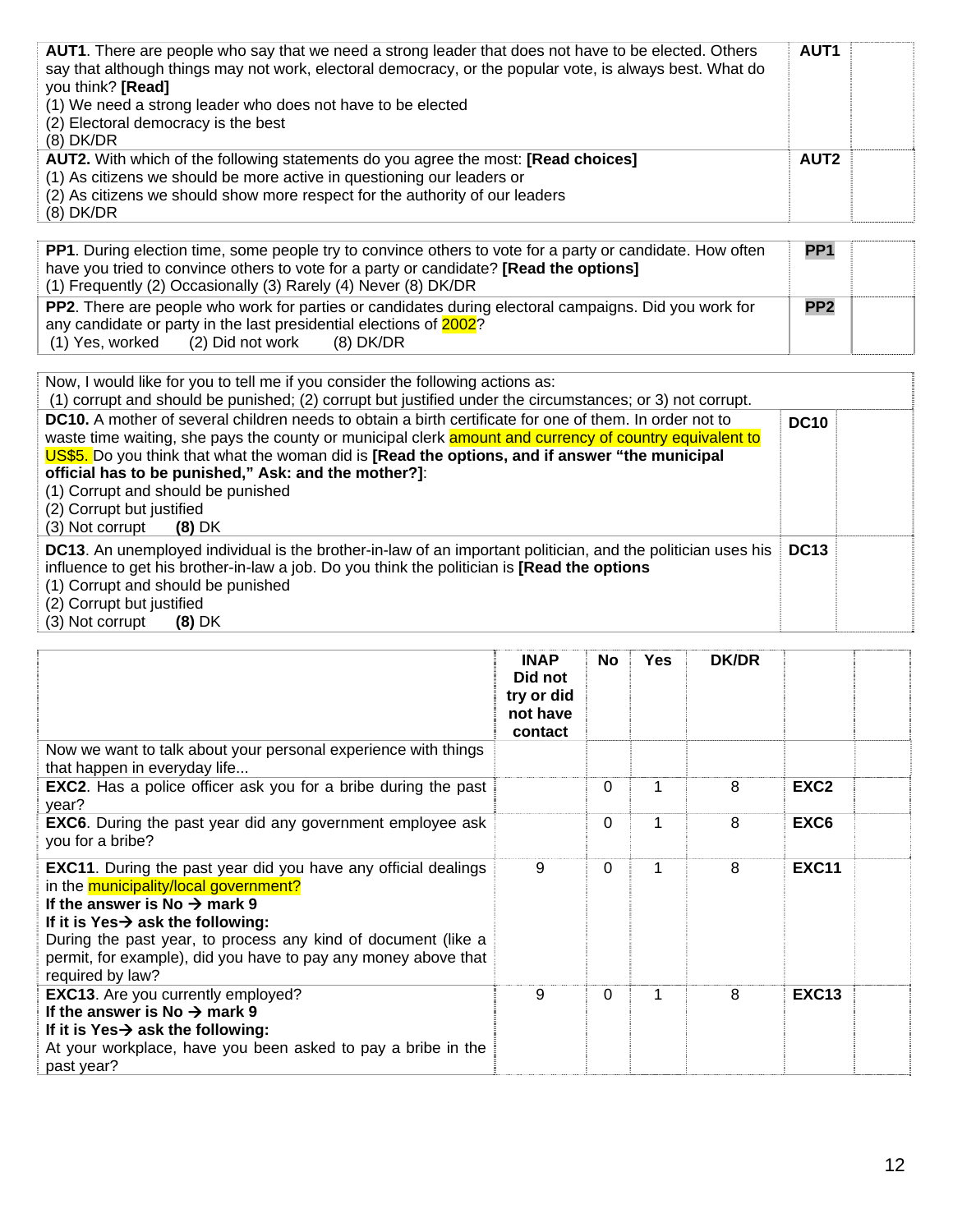|                                                                                                                                                                                                                                                                                              | <b>INAP</b><br>Did not<br>try or did<br>not have<br>contact | No       | <b>Yes</b> | <b>DK/DR</b> |              |  |
|----------------------------------------------------------------------------------------------------------------------------------------------------------------------------------------------------------------------------------------------------------------------------------------------|-------------------------------------------------------------|----------|------------|--------------|--------------|--|
| <b>EXC14.</b> During the past year, have you had any dealings with<br>the courts?<br>If the answer is No $\rightarrow$ note down 9<br>If it is Yes $\rightarrow$ ask the following:<br>Did you have to pay a bribe to the courts within the past year?                                       | 9                                                           | 0        |            | 8            | <b>EXC14</b> |  |
| <b>EXC15.</b> Have you use any public health services during the<br>past year?<br>If the answer is No $\rightarrow$ mark 9<br>If it is Yes $\rightarrow$ ask the following:<br>In order to receive attention in a hospital or a clinic during the<br>past year, did you have to pay a bribe? | 9                                                           | 0        |            | 8            | <b>EXC15</b> |  |
| <b>EXC16.</b> Have you had a child in school during the past year?<br>If the answer is No $\rightarrow$ mark 9<br>If it is Yes $\rightarrow$ ask the following:<br>Have you had to pay a bribe at school during the past year?                                                               | 9                                                           | $\Omega$ |            | 8            | <b>EXC16</b> |  |
| <b>EXC17.</b> Did anyone ask you for a bribe to avoid having the<br>electricity shut off?                                                                                                                                                                                                    |                                                             | 0        |            | 8            | <b>EXC17</b> |  |
| <b>EXC18.</b> Do you think given the way things are, sometimes<br>paying a bribe is justified?                                                                                                                                                                                               |                                                             | $\Omega$ |            | 8            | <b>EXC18</b> |  |

| <b>EXC7.</b> Taking into account your own experience or what you have heard, corruption among public<br>officials is [Read] (1) Very common, (2) Common, (3) Uncommon, or (4) Very uncommon? (8) DK/DR                                                      | EXC7            |  |
|-------------------------------------------------------------------------------------------------------------------------------------------------------------------------------------------------------------------------------------------------------------|-----------------|--|
| Now we want to know how much information about politics and the country is known by the people<br>GI1. What is the name of the current president of the United States? [Don't read, George Bush]<br>(1) Correct (2) Incorrect (8) Do not Know (9) No Answer | GI <sub>1</sub> |  |
| GI2. What is the name of the President of Congress in country? [Don't read, insert name]<br>(1) Correct (2) Incorrect (8) Do not Know (9) No Answer                                                                                                         | GI <sub>2</sub> |  |
| GI3. How many provinces does the country have? [Don't read, insert number of provinces]                                                                                                                                                                     | GI3             |  |

| (1) Correct (2) Incorrecto (8) Do not Know (9) No Answer                                                      |                 |  |
|---------------------------------------------------------------------------------------------------------------|-----------------|--|
| NICARAGUA AND PANAMA ACCEPT WITH OR WITHOUT COMARCAS                                                          |                 |  |
| GI4. How long is the presidential/prime ministerial term of office in country? [Don't read, insert number of  | GI4             |  |
| <b>vears</b>                                                                                                  |                 |  |
| $((1)$ Correct $(2)$ Incorrect $(8)$ Do not Know $(9)$ No Answer                                              |                 |  |
| GI5. What is the name of the current president of Brazil? [Don't read, Luis Inacio Lula da Silva, also accept | GI <sub>5</sub> |  |
| "Lula"]                                                                                                       |                 |  |

(1) Correct (2) Incorrect (8) Do not Know (9) No Answer

| VB1. Are you registered to vote? [El Salvador, Costa Rica, Panama, Peru: Do you have an Identity Card?]<br>$(1)$ Yes $(2)$ No $(3)$ Being processed $(8)$ DK | VB <sub>1</sub> |  |
|--------------------------------------------------------------------------------------------------------------------------------------------------------------|-----------------|--|
| VB2. Did you vote in the last presidential elections of (year of last presidential elections)?                                                               |                 |  |
| $(1)$ Voted [Continue]                                                                                                                                       | VB <sub>2</sub> |  |
| (2) Did not vote [Go to VB50]                                                                                                                                |                 |  |
| (8) DK [Go to VB50]                                                                                                                                          |                 |  |
| VB3. Who did you vote for in the last presidential elections of 2000? [DON'T READ THE LIST]                                                                  |                 |  |
| (X01) INSERT NAMES AND PARTIES                                                                                                                               |                 |  |
| (X02)                                                                                                                                                        |                 |  |
| (X03) Replace X with Country Code                                                                                                                            | VB <sub>3</sub> |  |
| $(77)$ Other                                                                                                                                                 |                 |  |
| (88) DK/DR                                                                                                                                                   |                 |  |
| (99) INAP (Did not vote)                                                                                                                                     |                 |  |
| VB50. [Ask to everyone] Generally speaking, men are better political leaders than women. How much do                                                         | <b>VB50</b>     |  |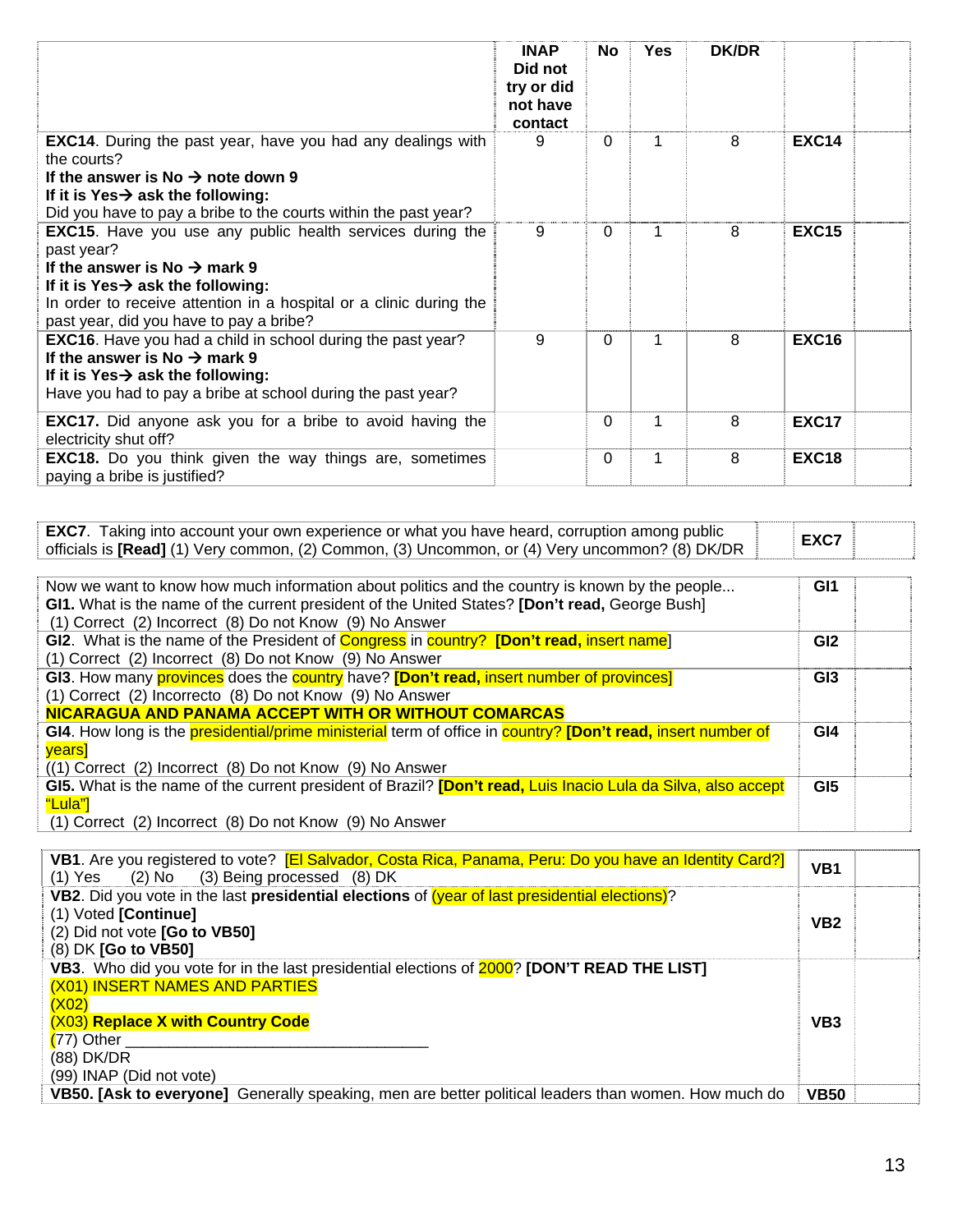| you agree with that statement?<br>(1) Agree very much (2) Agree (3) Disagree (4) Disagree very much (8) DK/DR |             |  |
|---------------------------------------------------------------------------------------------------------------|-------------|--|
| VB10. Do you currently identify with a political party?                                                       | <b>VB10</b> |  |
| $(1)$ Yes [Continue] $(2)$ No [Go to POL1]<br>$(8)$ DK $[Go$ to POL1]                                         |             |  |
| VB11. Which political party do you identify with? [Don't read the list]                                       |             |  |
| (X01) WRITE DOWN THE NAMES OF CURRENT POLITICAL PARTIES                                                       |             |  |
| (X02)                                                                                                         |             |  |
| (X03)                                                                                                         | <b>VB11</b> |  |
| (X04)                                                                                                         |             |  |
| <b>Replace X with Country Code</b>                                                                            |             |  |
| (88) DK/DR [Skip to POL1]                                                                                     |             |  |
| (99) NA [Skip to POL1]                                                                                        |             |  |
| VB12. Would you say that your identification with that party [the party mentioned in VB11] is very weak,      |             |  |
| weak, not weak or strong, strong, very strong?                                                                | <b>VB12</b> |  |
| (1) Very weak (2) Weak (3) Not weak, or strong (4) Strong<br>(5) Very strong                                  |             |  |
| (8) DK/DR<br>$(9)$ INAP                                                                                       |             |  |

| <b>POL1.</b> How much interest do you have in politics: a lot, some, little or none? |                                                                                             |            |           |  | <b>POL1</b> |             |             |  |
|--------------------------------------------------------------------------------------|---------------------------------------------------------------------------------------------|------------|-----------|--|-------------|-------------|-------------|--|
| $(1)$ A lot $(2)$ Some                                                               | (3) Little                                                                                  | $(4)$ None | (8) DK/DR |  |             |             |             |  |
|                                                                                      | <b>POL2.</b> How often do you discuss politics with other people? <b>[Read the options]</b> |            |           |  |             |             | <b>POL2</b> |  |
| (1) Daily                                                                            | $(2)$ A few times a week $(3)$ A few times a month $(4)$ Rarely                             |            |           |  | $(5)$ Never | $(8)$ DK/DR |             |  |

Now changing the subject, have you ever felt discriminated or treated unfairly because of your physical appearance or the way you talk in the following places: **DIS2.** In government offices (courts, municipal offices)<br>(1) Yes (2) No (8) DK/DR  $(2)$  No  $(8)$  DK/DR **DIS2 DIS4.** In social events or meetings<br>(1) Yes (2) No (8  $(2)$  No  $(8)$  DK/DR **DIS4 DIS5.** In public places (such as on the street, in a mall, or in a store)<br>(1) Yes (2) No (8) DK/DR **DIS5** 

(8) DK/DR

| VB20. [Ask to everyone] If the next presidential elections were being held this Sunday, for which party      | <b>VB20</b> |  |
|--------------------------------------------------------------------------------------------------------------|-------------|--|
| would you vote? [Read options]                                                                               |             |  |
| (1) Wouldn't vote                                                                                            |             |  |
| (2) Would vote for the incumbent candidate or party                                                          |             |  |
| (3) Would vote for a candidate or party opposing the current administration                                  |             |  |
| (4) Would go to vote but would leave the ballot blank or would purposely cancel my vote                      |             |  |
| $(8)$ DK/DR                                                                                                  |             |  |
| <b>VB21.</b> What is the way that you think you can have the most influence to change things? [Read options] | <b>VB21</b> |  |
| (1) Vote to elect those who support my position                                                              |             |  |
| (2) Participate in protest movements and demand changes directly                                             |             |  |
| (3) Influence in other ways                                                                                  |             |  |
| (4) It is not possible to have influence in order to change things, it does not matter                       |             |  |
| $(8)$ DK/DR                                                                                                  |             |  |

## **[Give Card "D"]**

**LS6.** Please, imagine a ladder with steps numbered 0 to 10, where 0 is the lowest step and 10 the highest. Suppose that I tell you that the highest step represents the best life possible for you and the lowest step represents the worst life possible for you…**if the highest is 10 and the lowest 0, on what step of the ladder do you feel at this moment? (ONLY ANSWER/SPONTANEOUS)**

|                            |  | ມ |  |                           | 10 | 88           |
|----------------------------|--|---|--|---------------------------|----|--------------|
|                            |  |   |  |                           |    |              |
| <b>Worst life possible</b> |  |   |  | <b>Best life possible</b> |    | <b>DK/DR</b> |
|                            |  |   |  |                           |    |              |

**[Take back Card "D"]**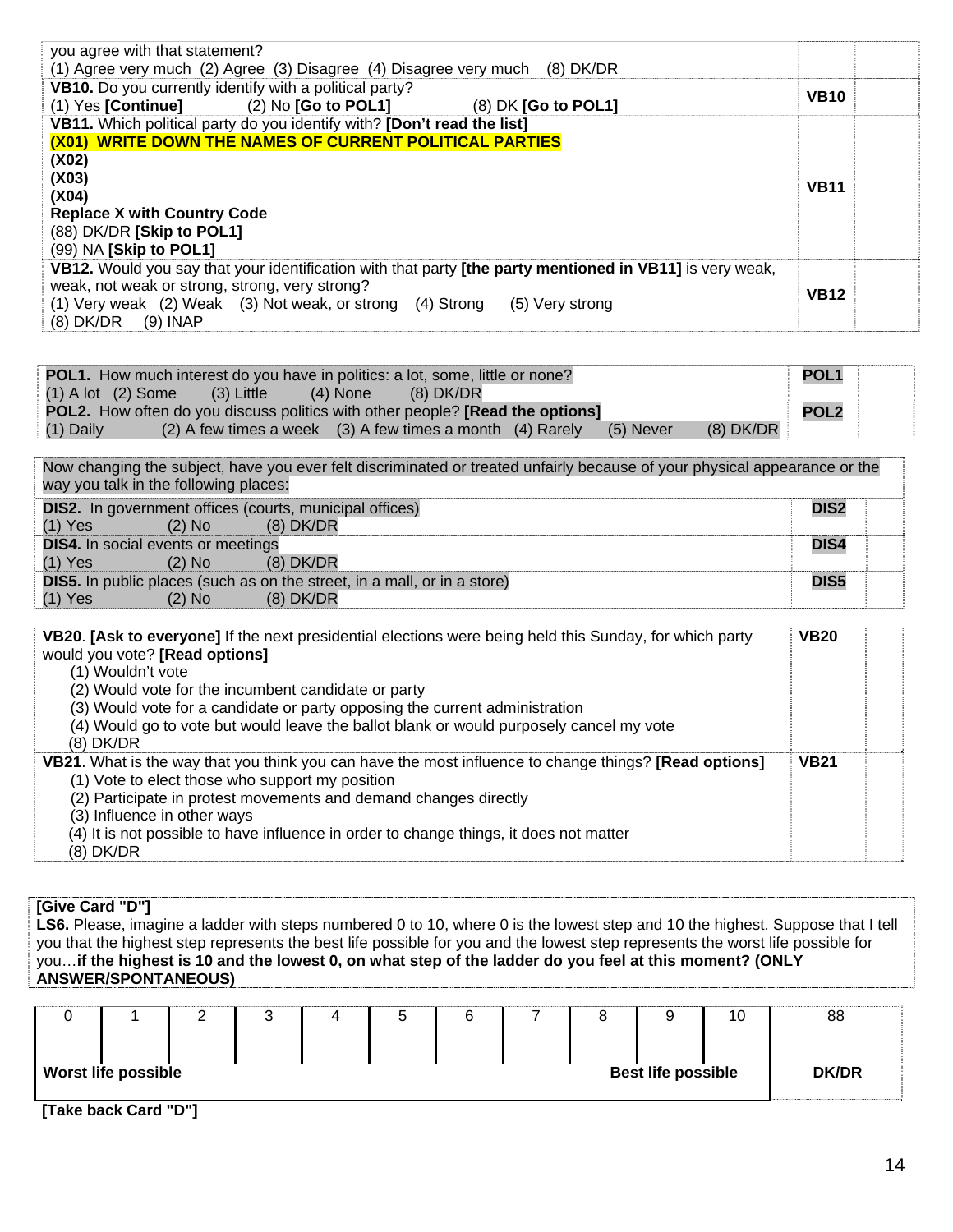In this city/area where you live, are you satisfied or unsatisfied with … **[Repeat "satisfied" and "unsatisfied" after each question to help the respondent]**

| each question to help the respondent                              | <b>Satisfied</b> | <b>Unsatisfied</b> | <b>DK/DR</b> |                 |  |
|-------------------------------------------------------------------|------------------|--------------------|--------------|-----------------|--|
| <b>SD1.</b> The public transportation system                      |                  |                    | 8            | SD <sub>1</sub> |  |
| <b>SD2.</b> the streets and interstates                           |                  | 2                  | 8            | SD <sub>2</sub> |  |
| <b>SD3.</b> The educational system and schools                    |                  | っ                  | 8            | SD <sub>3</sub> |  |
| <b>SD4.</b> The quality of air                                    |                  | 2                  |              | SD4.            |  |
| SD5. The quality of water                                         |                  | າ                  |              | SD <sub>5</sub> |  |
| SD6. The availability of health services and health care          |                  | 2                  | 8            | SD <sub>6</sub> |  |
| <b>SD7.</b> The availability of good housing at affordable prices |                  | າ                  | 8            | <b>SD7</b>      |  |
| <b>SD8.</b> The attractiveness of the area                        |                  | 2                  | 8            | SD <sub>8</sub> |  |
| <b>SD9. Traffic</b>                                               |                  | 2                  | 8            | SD <sub>9</sub> |  |
| <b>SD10.</b> The sidewalks or pedestrian areas                    |                  | 2                  | 8            | <b>SD10</b>     |  |
| SD11. The availability of parks, plazas, green areas              |                  | 2                  | 8            | <b>SD11</b>     |  |
| <b>SD12.</b> The availability of recreational facilities          |                  | 2                  | 8            | <b>SD12</b>     |  |

**LS4**. Considering everything that we have talked about this city/area, would you say that you are satisfied or unsatisfied with where you live? (1) Satisfied (2) Unsatisfied (8) DK/DR **LS4** 

## **Note: insert country-specific USAID Mission items, if any, beginning here.**

And now to finish up, I am going to ask you a few questions for statistical purposes.

**ED**. What was the last year of education you completed?

\_\_\_\_\_ Year \_\_\_\_\_\_\_\_\_\_\_\_\_\_\_\_\_\_\_ (primary, secondary, university) = \_\_\_\_\_\_\_\_ total number of years **[Use the table below for the code]**

| <b>None</b>                                    |    |                         |    |    |    |    | <b>ED</b> |  |
|------------------------------------------------|----|-------------------------|----|----|----|----|-----------|--|
|                                                |    | ----------------------- |    |    |    |    |           |  |
| <mark>Primary</mark><br><mark>Secondary</mark> |    |                         |    |    | 11 | 12 |           |  |
| <b>University</b>                              | 13 |                         | 15 | 16 | 17 | 18 |           |  |
| Doesn't know/Doesn't respond                   | 88 |                         |    |    |    |    |           |  |

| Q2. How old are you? _________<br>vears                                                                                                                                                                                                                                                                                                                                                                                                                                                                                                                                                                                                                                            | Q2  |  |
|------------------------------------------------------------------------------------------------------------------------------------------------------------------------------------------------------------------------------------------------------------------------------------------------------------------------------------------------------------------------------------------------------------------------------------------------------------------------------------------------------------------------------------------------------------------------------------------------------------------------------------------------------------------------------------|-----|--|
| Q3. What is your religion? [Do not read options]<br>(1) Catholic (2) Mainline Protestant or Protestant non-Evangelical (Adventist, Baptist, Calvinist, The<br>Salvation Army, Lutheran, Methodist, Nazarene, Presbyterian).<br>(3) Non-Christian Religions (Jewish, Muslims, Buddhists, Hinduisms, Taoists).<br>(5) Evangelical and Pentecostal (Pentecostals, Charismatic non-Catholics, Light of World).<br>(6) Mormons, Jehovah's Witness, Spiritualists and Seventh-Day Adventists.<br>(7) Traditional Religions or Native Religions (Candomble, Vodoo, Rastafarian, Mayan Traditional<br>Religion).<br>(4) None, secularist or atheist (Do not believe in God)<br>$(8)$ DK/DR | Q3  |  |
| Q5A. How often do you attend religious services? [Read options]<br>(1) More than once per week (2) Once per week (3) Once a month (4) Once or twice a year<br>$(8)$ DK/DR<br>(5) Never                                                                                                                                                                                                                                                                                                                                                                                                                                                                                             | Q5A |  |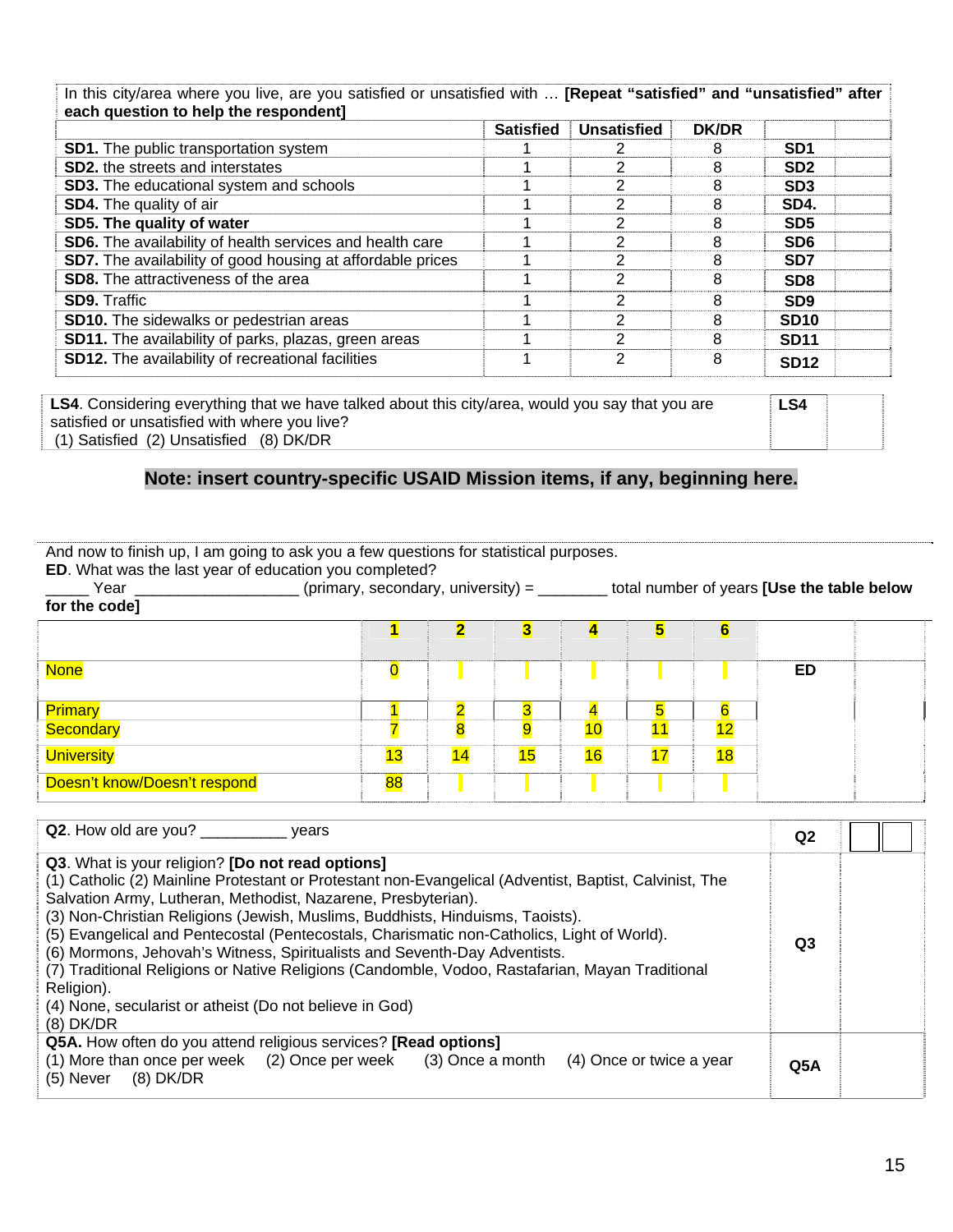| [Show the list of ranges on Card E]<br>Q10. Into which of the following income ranges does the total monthly income of this household fit,<br>including remittances from abroad and the income of all the working adults and children?<br>[10 deciles based on the currency and distribution of the country]<br>(00) No income<br>$(01)$ Less than \$25<br>$(02)$ \$26-\$50<br>$(03)$ \$51-\$100<br>$(04)$ \$101-\$150<br>$(05)$ \$151-\$200<br>$(06)$ \$201-\$300<br>$(07)$ \$301-\$400<br>$(08)$ \$401-500 | Q10         |  |
|--------------------------------------------------------------------------------------------------------------------------------------------------------------------------------------------------------------------------------------------------------------------------------------------------------------------------------------------------------------------------------------------------------------------------------------------------------------------------------------------------------------|-------------|--|
| $(09)$ \$501-\$750<br>$(10)$ More than \$751<br><b>(88) DK/DR</b><br>[COLLECT CARD E]<br>Q10A. Does your family receive remittances from abroad?<br>$(1)$ Yes $(2)$ [Go to Q10C] No<br>(8) DK/NA [Go to Q10C]                                                                                                                                                                                                                                                                                                | <b>Q10A</b> |  |
| Q10A1. [Only for those who receive remittances] How do you generally use the remittances? [Don't                                                                                                                                                                                                                                                                                                                                                                                                             |             |  |
| Read]<br>(1) Consumption (food, clothing)<br>(2) Housing (construction, repair)<br>(3) Education<br>(4) Community (schools repairs, reconstruction of churches/temples, community parties)<br>(5) Health care<br>(6) Savings/Investment<br>(7) Other<br>$(8)$ DK/DR<br>$(9)$ INAP                                                                                                                                                                                                                            | Q10A1       |  |
| Q10B. [Only for those who receive remittances] To what extent does the income of this household<br>depend on remittances from abroad? [Read Options]<br>$(1)$ A lot $(2)$ Some $(3)$ Little $(4)$ Nothing $(8)$ DK/NA $(9)$ Inap                                                                                                                                                                                                                                                                             | Q10B        |  |
| Q10C. [Ask to everybody] Do you have close relatives who use to live in this household and are now<br>living abroad? [If answer "Yes", Ask where]<br>[Don't Read]<br>(1) Yes, in the United States only<br>(2) Yes, in the United States and in other countries<br>(3) Yes, in other countries (not in the United States)<br>(4) No [Skip to Q14]<br>(8) DK/NA [Skip to Q14]                                                                                                                                 | Q10C        |  |
| Q16. [Only for those who answered Yes to Q10C] How often do you communicate with them?<br>(1) Everyday<br>(2) Once or twice a week<br>(3) Once or twice a month<br>(4) Rarely<br>(5) Never<br>(8) DK/DR<br>$(9)$ INAP                                                                                                                                                                                                                                                                                        |             |  |
| Q14. [Ask to everyone] Do you have any intention of going to live or work in another country in the<br>next three years?<br>(1) Yes (2) No (8) DK/DR                                                                                                                                                                                                                                                                                                                                                         | Q14         |  |
| Q10D. [Ask to everyone] The salary that you receive and total family income: [ Read the options]<br>(1) Is good enough for you, you can save from it<br>(2) Is just enough for you, so that you do not have major problems<br>(3) Is not enough for you, you are stretched<br>(4) Is not enough for you, you are having a hard time<br>(8) [Don't read] DK/DR                                                                                                                                                | Q10D        |  |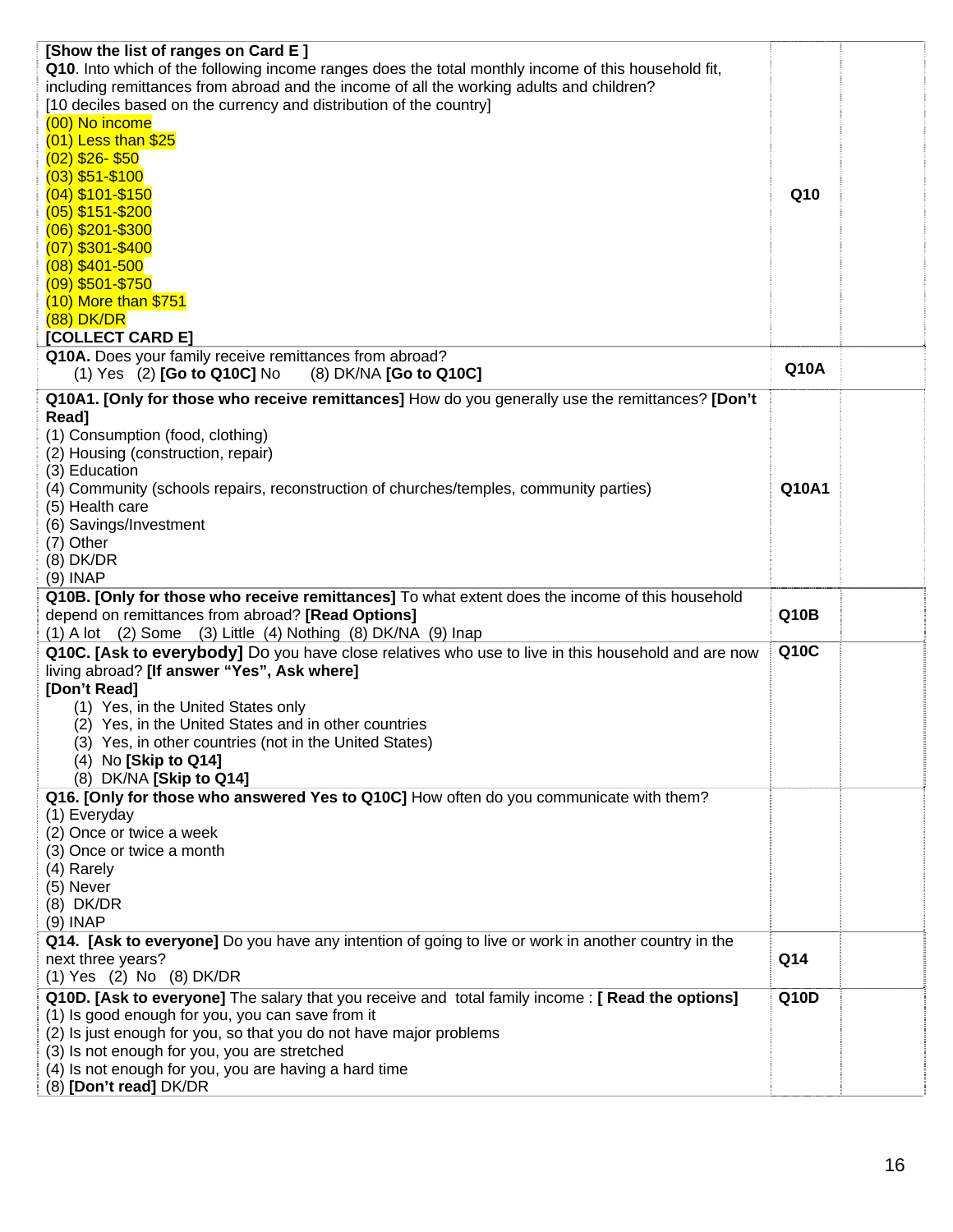| Q11. What is your marital status? [Don't read options]<br>(1) Single (2) Married (3) Common law marriage (4) Divorced (5) Separated (6) Widowed (8) DK/DR                                                                             |             |  |
|---------------------------------------------------------------------------------------------------------------------------------------------------------------------------------------------------------------------------------------|-------------|--|
| Q12. How many children do you have? ____________ (00 = none $\rightarrow$ Skip to ETID) DK88                                                                                                                                          | Q12         |  |
| Q12A. [If has children] How many children live with you at the present time?<br>$(00)$ = none, (99) INAP (doesn't have children).                                                                                                     | Q12A        |  |
| <b>ETID.</b> Do you consider yourself white, mestizo, indigenous, Afro-country (black), mulatto, or of another<br>race?<br>(2) Mestizo (3) Indigenous (4) Black o Afro-country (5) Mulatto<br>$(1)$ White<br>$(8)$ DK/DR<br>(7) Other | <b>ETID</b> |  |

| [NB; WRITE THE FIRST THREE LETTERS OF THE COUNTRY IN THE CODE OF THIS<br>QUESTION. For example, for Costa Rica, it should be COSETIDA]<br><b>ETIDA.</b> Do you think your mother is or was white, mestizo, indigenous, black or mulatto?<br><b>DK/DR [8]</b><br>White [1] Mestizo [2] Indigenous [3] Black [4] Mulatto [5] Mulatto<br>[7] Other                                                                                                                           | <b>ETIDA</b>  |  |
|---------------------------------------------------------------------------------------------------------------------------------------------------------------------------------------------------------------------------------------------------------------------------------------------------------------------------------------------------------------------------------------------------------------------------------------------------------------------------|---------------|--|
| <b>LENG1.</b> What language have you spoken at home since childhood? (accept more than one<br>option)<br>(X01) Spanish (X02) Indigenous language [NB; list the name of the most common<br>indigenous languages (X04) Other (indigenous) (X05) Other foreign (8) DK/DR                                                                                                                                                                                                     | LENG1         |  |
| [NB: WRITE THE FIRST THREE LETTERS OF THE COUNTRY IN THE CODE OF THIS<br>QUESTION. For example, for Peru, it should be PERLENG1A<br>[Only to be used in Mexico, Guatemala and Peru] LENG1A. Was another language spoken in<br>your house when you were a child? Which one? (Accept one response)<br>(1) Spanish (2) Indigenous language [NB: list the name of the most common indigenous<br><b>languages]</b> (4) Other (indigenous) (5) Other foreign (7) None DK/DR [8] | <b>LENG1A</b> |  |
| [Use only in Mexico, Guatemala, and Peru]<br>LENG4. Speaking about the language that your parents knew, your parents speak or spoke:<br>[Interviewer: if one of the parents spoke only one language and the other two, mark $2.$ ] [Read the<br>options]<br>(1) Spanish only (2) Spanish and indigenous language (3) Indigenous language only<br>(4) Spanish and foreign language (8) DK/DR                                                                               | <b>LENG4</b>  |  |

| <b>WWW1.</b> Talking about other things, how often do you use the internet? <b>[Read options]</b> |      |  |
|---------------------------------------------------------------------------------------------------|------|--|
| (1) Everyday or almost everyday                                                                   |      |  |
| (2) At least once a week                                                                          |      |  |
| (3) At least once a month                                                                         | WWW1 |  |
| (4) Rarely                                                                                        |      |  |
| (5) Never                                                                                         |      |  |
| (8) DK/DR [Don't read]                                                                            |      |  |

To end, could you tell me if you have the following in your house: *(read out all items]*

| R1. Television                               | $(0)$ No                       | $(1)$ Yes         | R <sub>1</sub>   |  |
|----------------------------------------------|--------------------------------|-------------------|------------------|--|
| R3. Refrigerator                             | $(0)$ No                       | $(1)$ Yes         | R <sub>3</sub>   |  |
| R4. Conventional telephone<br>(not cellular) | $(0)$ No                       | $(1)$ Yes         | R4               |  |
| R4A. Cellular telephone                      | $(0)$ No                       | $(1)$ Yes         | R <sub>4</sub> A |  |
| R5. Vehicle                                  | (0) No<br>$(2)$ Two<br>(1) One | (3) Three or more | R <sub>5</sub>   |  |
| R6. Washing machine                          | $(0)$ No                       | $(1)$ Yes         | R <sub>6</sub>   |  |
| R7. Microwave oven                           | $(0)$ No                       | $(1)$ Yes         | R7               |  |
| R8. Motorcycle                               | $(0)$ No                       | $(1)$ Yes         | R <sub>8</sub>   |  |
| R12. Indoor plumbing                         | $(0)$ No                       | $(1)$ Yes         | <b>R12</b>       |  |
| R14. Indoor bathroom                         | $(0)$ No                       | $(1)$ Yes         | <b>R14</b>       |  |
| R <sub>15</sub> . Computer                   | $(0)$ No                       | $(1)$ Yes         | <b>R15</b>       |  |
|                                              |                                |                   |                  |  |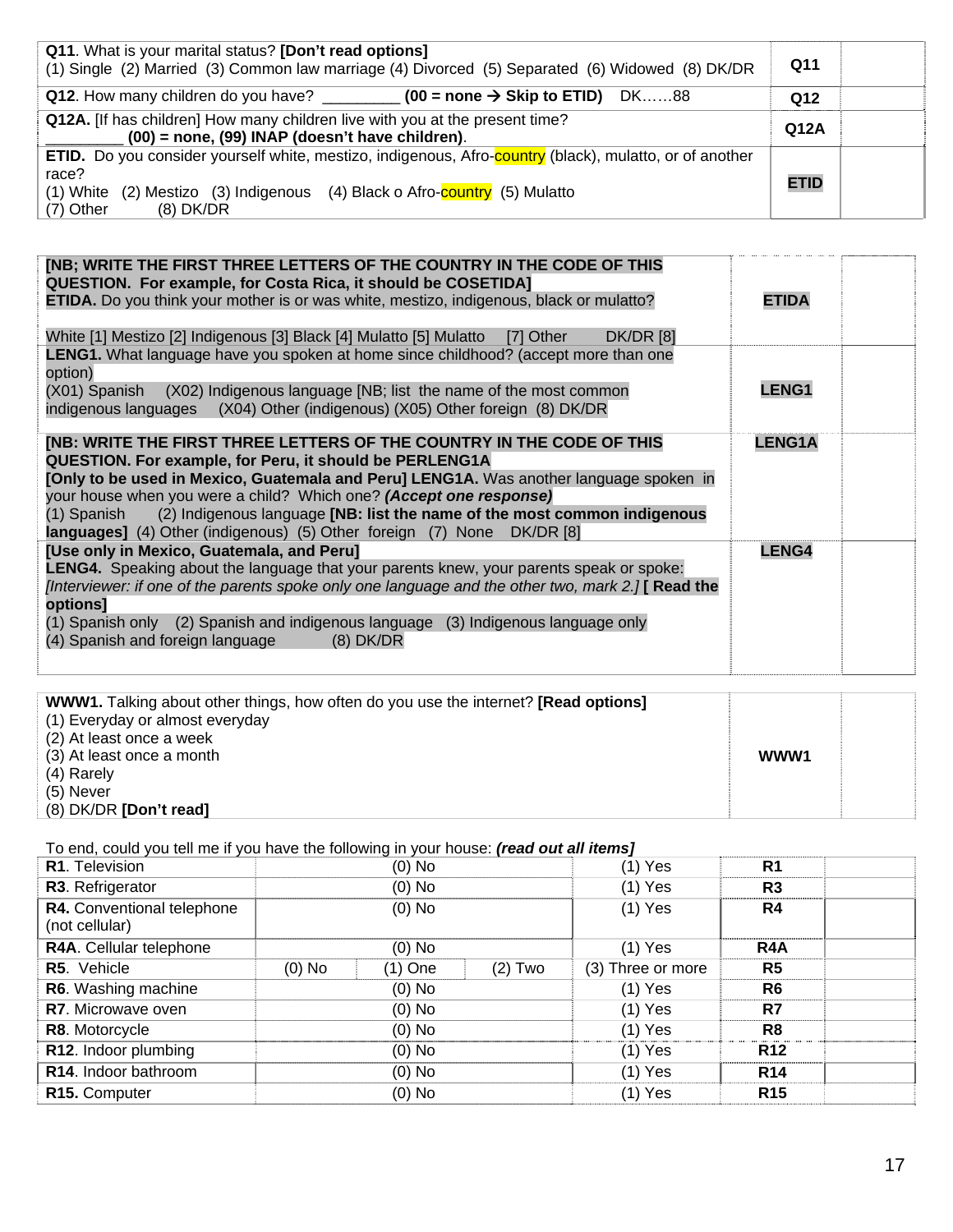| <b>OCUP4A.</b> How do you mainly spend your time? Are you currently [ Read the options]<br>(1) Working? [Continue]<br>(2) Not working, but have a job? [Continue]<br>(3) Actively looking for a job? [Go to MIG1/END] |               |        |  |
|-----------------------------------------------------------------------------------------------------------------------------------------------------------------------------------------------------------------------|---------------|--------|--|
|                                                                                                                                                                                                                       | <b>OCUP4A</b> |        |  |
| (4) A student? [Go to MIG1/END]                                                                                                                                                                                       |               |        |  |
| (5) Taking care of the home? [Go to MIG1/END]<br>(6) Retired, a pensioner or permanently disable to work [Go to MIG1/END]                                                                                             |               |        |  |
|                                                                                                                                                                                                                       |               |        |  |
| (7) Not working and not looking for a job? [Go to MIG1/END]<br>$(8)$ DK/DR                                                                                                                                            |               |        |  |
|                                                                                                                                                                                                                       |               |        |  |
| <b>OCUP1.</b> What is your main occupation or type of work? [Probe: what is your job about?]                                                                                                                          |               |        |  |
| [Don't read the options]<br>(1) Professional, intellectual or scientist (lawyer, university professor, physician, engineer,                                                                                           |               |        |  |
| architect, accountant, engineer, etc.)<br>(2) Manager                                                                                                                                                                 |               |        |  |
| (3) Technical or mid-level professional (computer technician, school teacher, artist, athlete,<br>$etc.$ )                                                                                                            |               |        |  |
| (4) Skilled worker (machine operator, mechanic, carpenter, electrician, etc.)<br>(5) Government official (member of government legislative, executive or judicial branches,                                           |               |        |  |
| or other government employee)                                                                                                                                                                                         | OCUP1         |        |  |
| (6) Office worker (secretary, receptionist, cashier, customer service representative, etc.)<br>(7) Businessperson (entrepreneurs, salespeople, etc.)<br>(8) Food vendor                                               |               |        |  |
| (9) Employee in the service sector (hotel worker, restaurant employee, taxi driver, etc.)                                                                                                                             |               |        |  |
| $(10)$ Farmer                                                                                                                                                                                                         |               |        |  |
| (11). Farmhand (works for others, does not own land)                                                                                                                                                                  |               |        |  |
| (12) Artisan                                                                                                                                                                                                          |               |        |  |
| (13) Domestic servant                                                                                                                                                                                                 |               |        |  |
| (14) Servant                                                                                                                                                                                                          |               |        |  |
| (15) Member of the armed forces or of the civil services (police, firefighters, etc.)<br>(88) DK                                                                                                                      |               |        |  |
| OCUP1A. In this job are you: [Read the options]<br>(1) A salaried employee of the government or an independent state-owned enterprise?<br>(2) A salaried employee in the private sector?                              |               |        |  |
| (3) Owner or partner in a business                                                                                                                                                                                    | OCUP1A        |        |  |
| (4) Self-employed                                                                                                                                                                                                     |               |        |  |
| (5) Unpaid worker                                                                                                                                                                                                     |               |        |  |
| $(8)$ DK/DR                                                                                                                                                                                                           |               |        |  |
| (9) INAP                                                                                                                                                                                                              |               |        |  |
| <b>OCUP12A.</b> How many hours do you normally work in your primary job?<br>[Mark number of hours] (88) DK/DR (99) INAP                                                                                               | OCUP12A       |        |  |
| <b>OCUP12.</b> Would you like to work more, less or the same number of hours?                                                                                                                                         |               |        |  |
| $(1)$ Less $(2)$ Same<br>$(3)$ More<br>$(8)$ DK/DR $(9)$ INAP                                                                                                                                                         | OCUP12        |        |  |
| <b>OCUP1C.</b> Do you have health insurance through your employer?                                                                                                                                                    | <b>OCUP1C</b> |        |  |
| (1) Yes (2) No (8) DK/DR (9) INAP                                                                                                                                                                                     |               |        |  |
| Now I Would like to ask you some questions about your work situation during December of                                                                                                                               |               |        |  |
| 2006                                                                                                                                                                                                                  |               |        |  |
| OCUP27. - During this time did you have the same job you have now?                                                                                                                                                    |               | OCUP27 |  |
| (1) Yes [Skip to MIG1 / END]                                                                                                                                                                                          |               |        |  |
| (2) No [Continue]                                                                                                                                                                                                     |               |        |  |
| (8) NS/NR [Continue]                                                                                                                                                                                                  |               |        |  |
| $(9)$ INAP                                                                                                                                                                                                            |               |        |  |
| <b>OCUP28.</b> During this time period were you: [Read options]<br>(1) Unemployed? [Continue]                                                                                                                         |               | OCUP28 |  |

(2) Working? **[Skip to MIG1 / End]** 

(3) Studying? **[Skip to MIG1 / END]**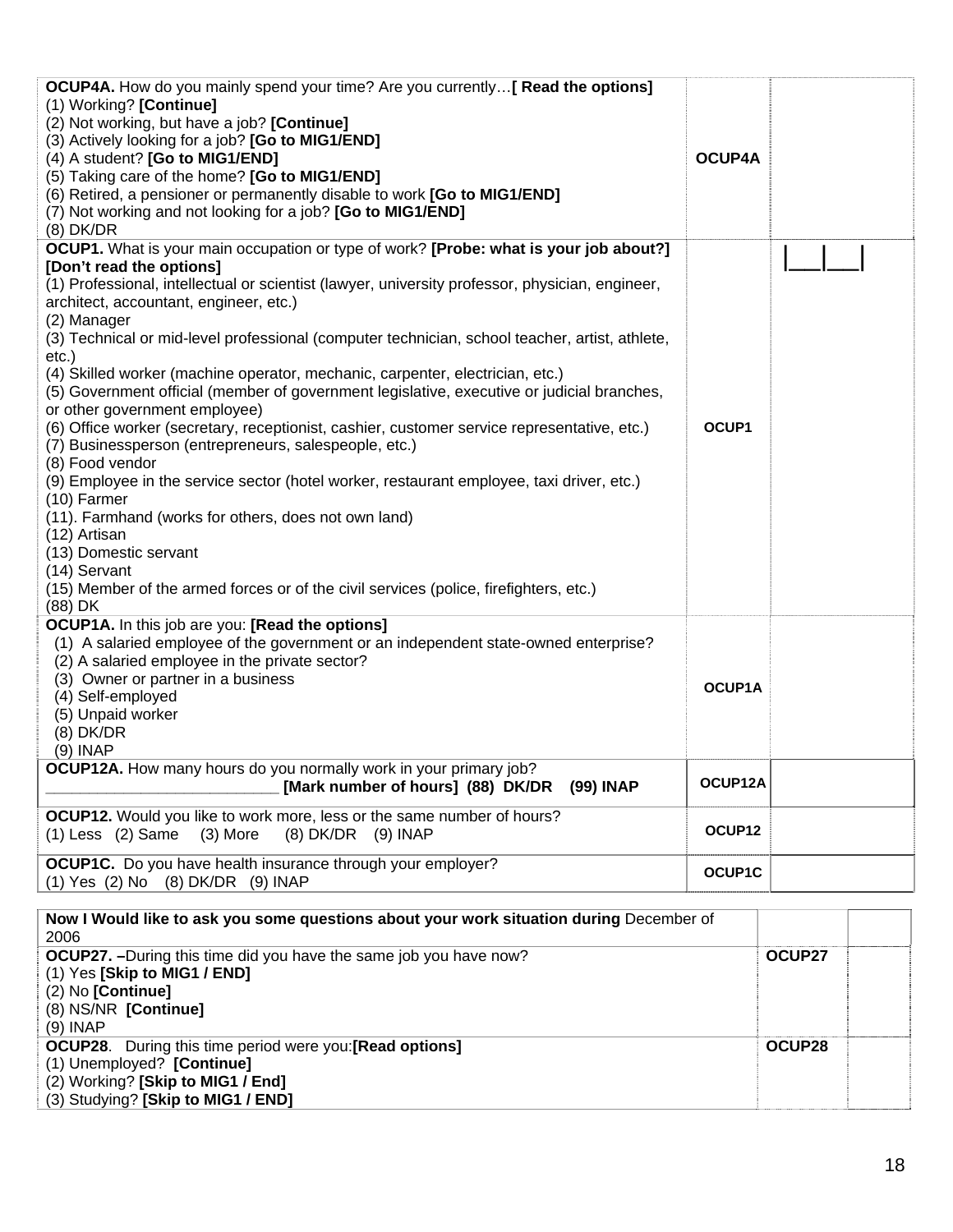| (4) Taking care of the home? [Skip to MIG1 / END]<br>(5) Other (retired, etc.) [Skip to MIG1 / END]<br>(8) DK/DR [Skip to MIG1 / END]<br>$(9)$ INAP |         |  |
|-----------------------------------------------------------------------------------------------------------------------------------------------------|---------|--|
|                                                                                                                                                     |         |  |
| <b>OCUP29.</b> Why were you unemployed during this time period? [Don't read options]                                                                | OCUP29  |  |
| (1) Voluntarily left previous job [Skip to OCUP31]                                                                                                  |         |  |
| (2) Ended temporary employment [Skip to OCUP31]                                                                                                     |         |  |
| (3) Was looking for a job for the first time [Skip to OCUP31]                                                                                       |         |  |
| (4) The company where employed closed [Continue]                                                                                                    |         |  |
| (5) Laid off or fired [Continue]                                                                                                                    |         |  |
| (8) DK/DR [Skip to OCUP31]                                                                                                                          |         |  |
| $(9)$ INAP                                                                                                                                          |         |  |
| <b>OCUP30.</b> Did you receive any type of unemployment compensation from the company where you                                                     | OCUP30  |  |
| worked?                                                                                                                                             |         |  |
| (1) Yes [Skip to MIG1 / END]                                                                                                                        |         |  |
| (2) No [Skip to MIG1 / END]                                                                                                                         |         |  |
| (8) DK/DR [Skip to MIG1 / END]                                                                                                                      |         |  |
| $(9)$ INAP                                                                                                                                          |         |  |
| <b>OCUP31.</b> During this time period were you looking for a job?                                                                                  | OCUP31  |  |
| $(1)$ Yes [Continue]                                                                                                                                |         |  |
| (2) No [Skip to MIG1 / END]                                                                                                                         |         |  |
| (8) DK/DR [Skip to MIG1 / END]                                                                                                                      |         |  |
| $(9)$ INAP                                                                                                                                          |         |  |
| <b>OCUP31A</b> During this time how long were you looking for a job?                                                                                | OCUP31A |  |
| (1) Less than one month                                                                                                                             |         |  |
| (2) Between one and three months                                                                                                                    |         |  |
| (3) Between three and six months                                                                                                                    |         |  |
| (4) More than six months                                                                                                                            |         |  |
| $(8)$ DK/DR                                                                                                                                         |         |  |
| (9) INAP                                                                                                                                            |         |  |

| MIG1. During your childhood, where did you mainly live? In the country? In a town? Or in a city?:<br>(1) In the country (2) In a town (3) In a city (8) DK/DR                                                                    | MIG1             |  |
|----------------------------------------------------------------------------------------------------------------------------------------------------------------------------------------------------------------------------------|------------------|--|
| MIG2. Where were you living 5 years ago? [Read options]<br>(1) In the same municipality $[Go to TI]$ (2) In another municipality in the country $[Continue]$<br>(3) In another country [Go to TI] (8) DK/DR [Go to TI]           | MIG <sub>2</sub> |  |
| MIG3. The place where you lived 5 years ago was: [Read options]<br>(1) A town or city smaller than this one<br>(2) A town or city larger than this one<br>(3) A town or city like this one<br>(8) DK<br>(9) NA (did not migrate) | MIG3             |  |
| וד<br>hahna waivienta amach                                                                                                                                                                                                      |                  |  |

Time interview ended \_\_\_\_\_\_\_ : \_\_\_\_\_\_ **TI** |\_\_|\_\_|\_\_| **TI**. Duration of interview *[minutes, see page # 1]* \_\_\_\_\_\_\_\_\_\_\_\_\_

*These are all the questions I have. Thank you very much for your cooperation.* 

| I swear that this interview was carried out with the person indicated above.                  |  |  |  |
|-----------------------------------------------------------------------------------------------|--|--|--|
| Comments:                                                                                     |  |  |  |
| Signature of the person who entered the data<br>Signature of the person who verified the data |  |  |  |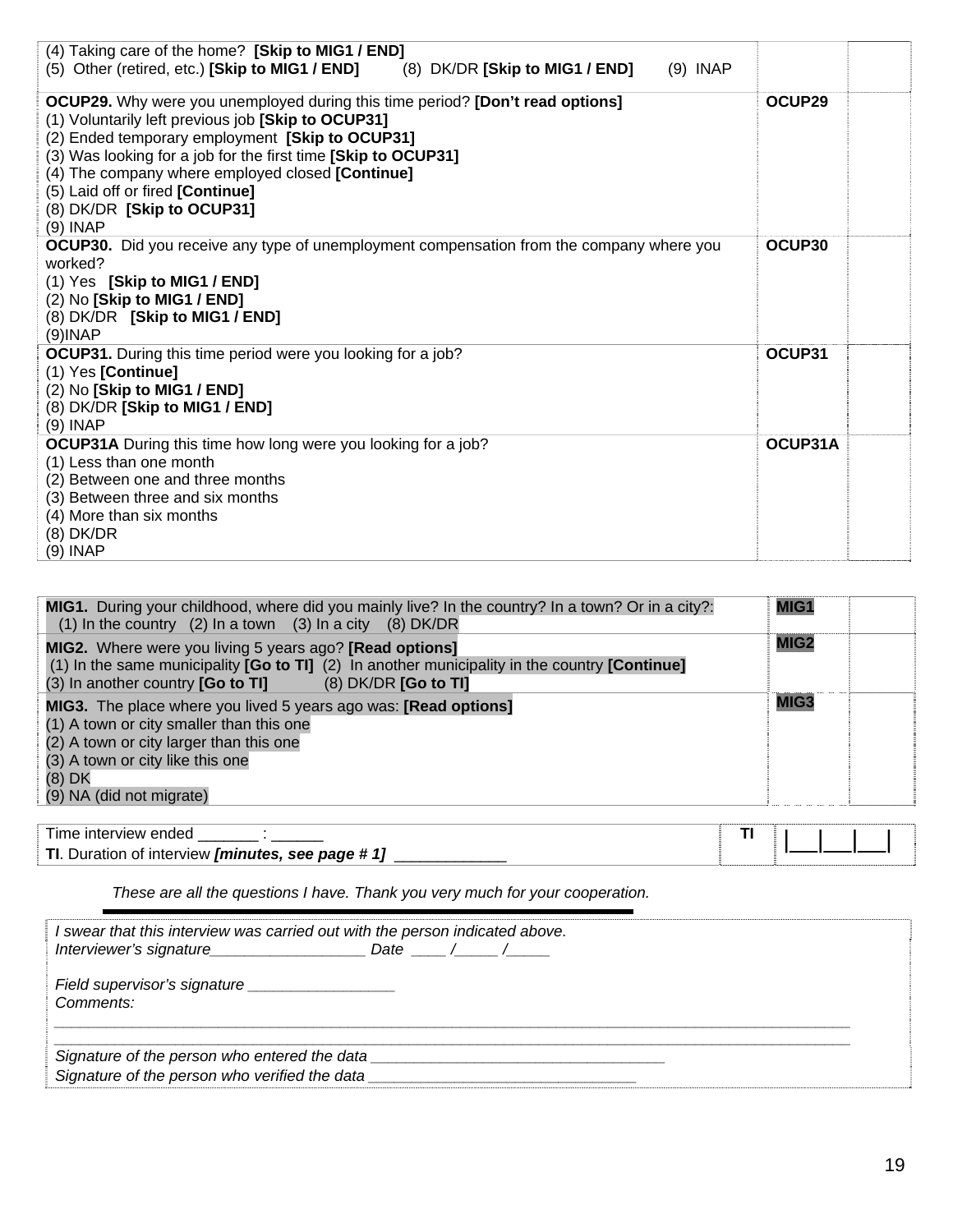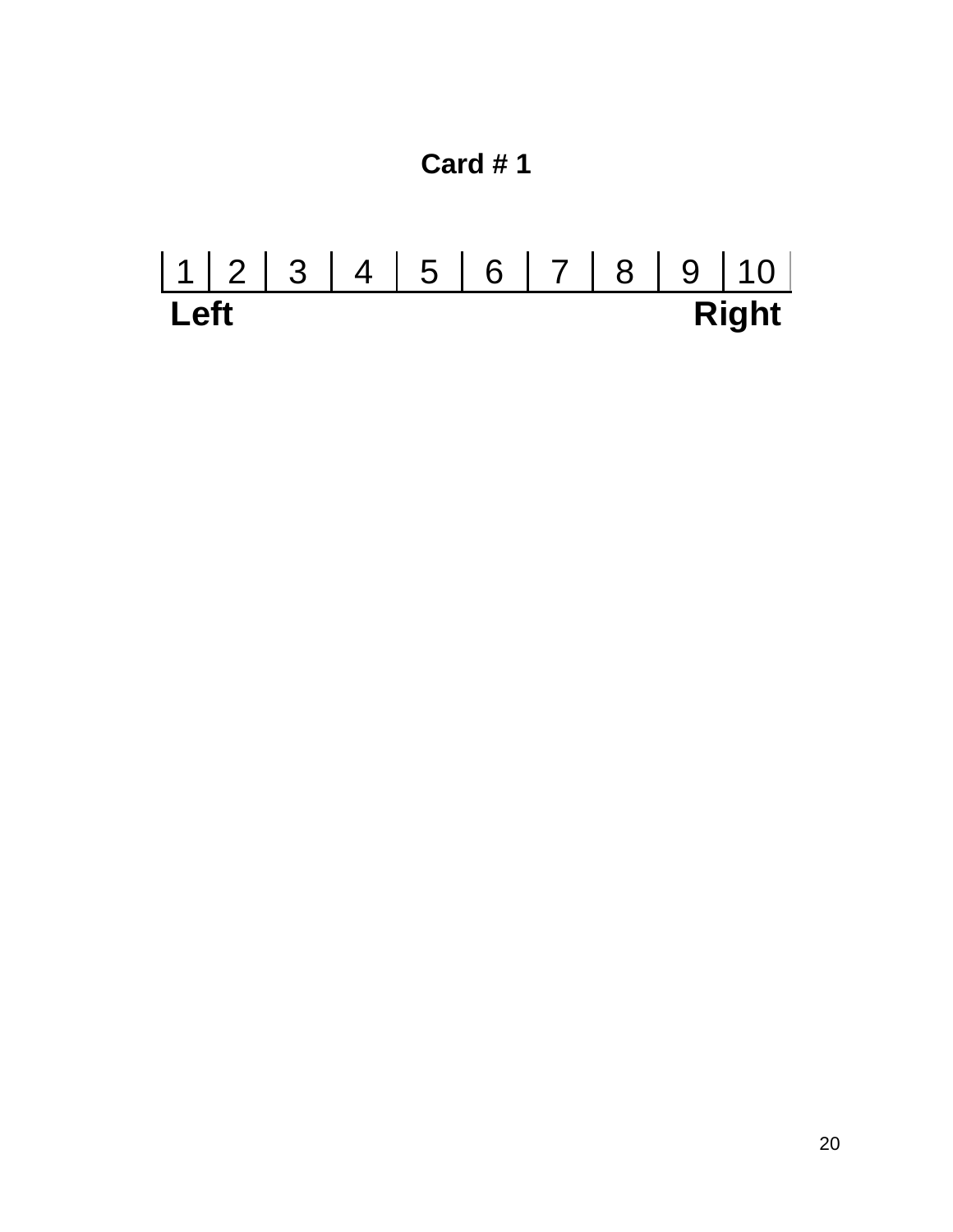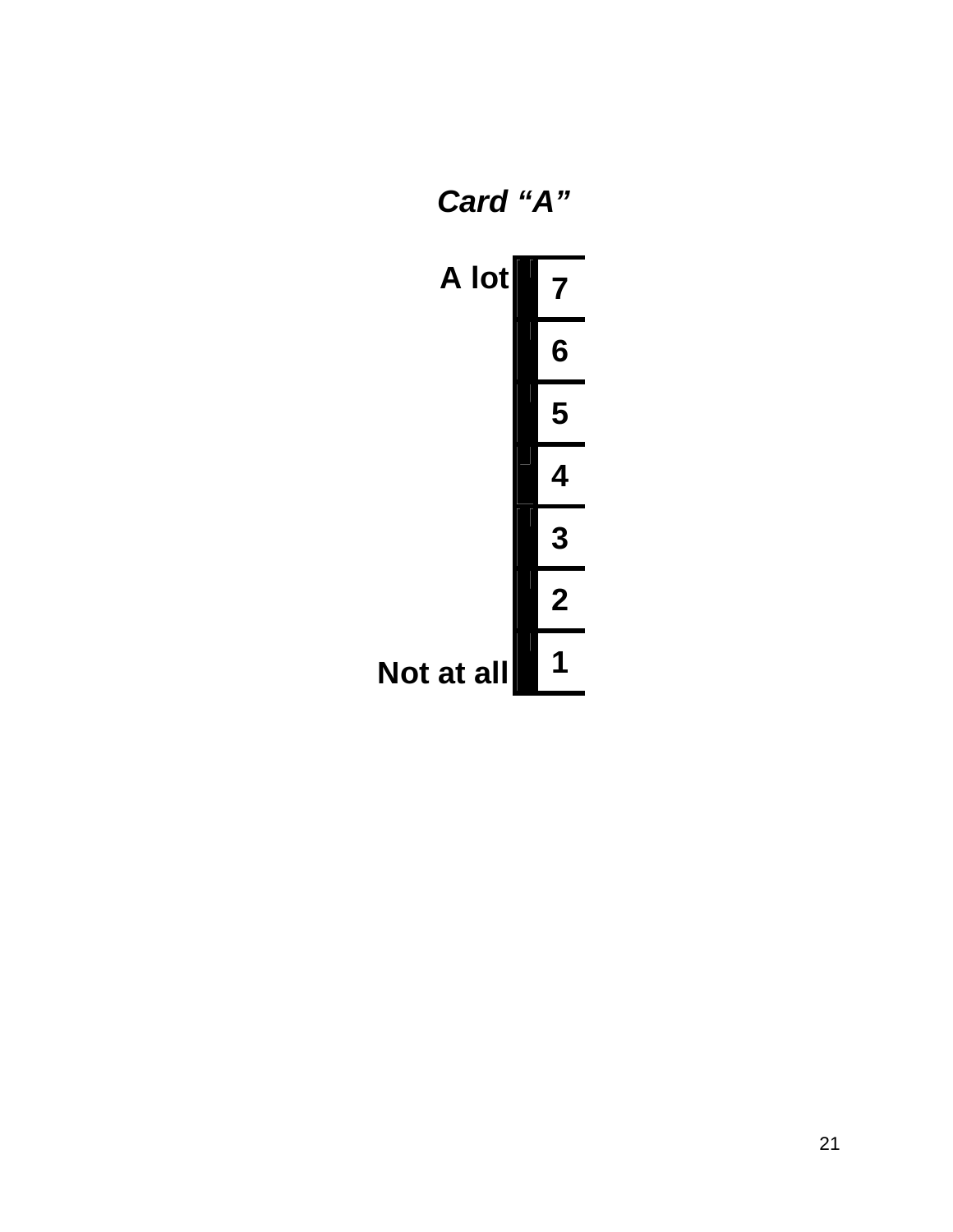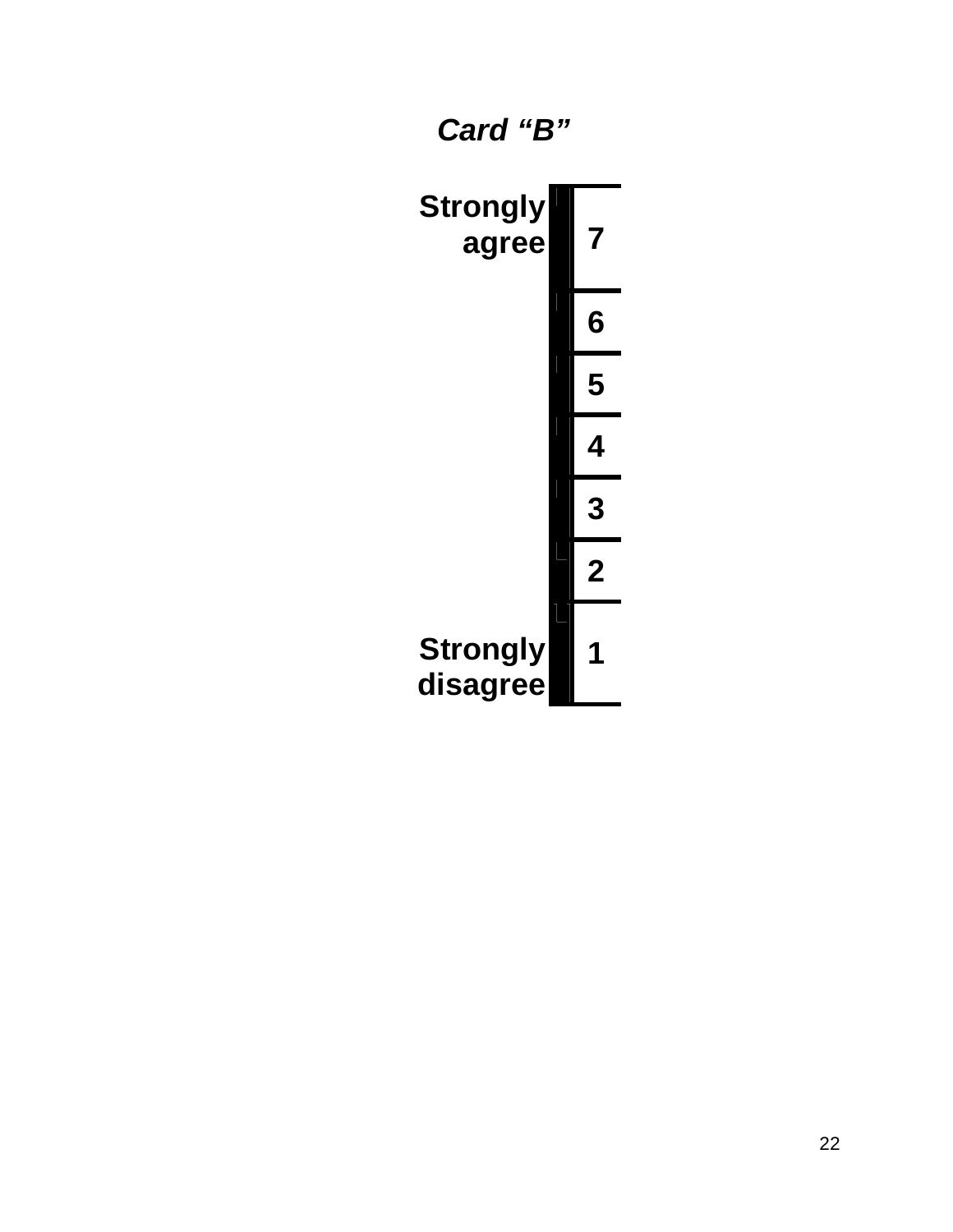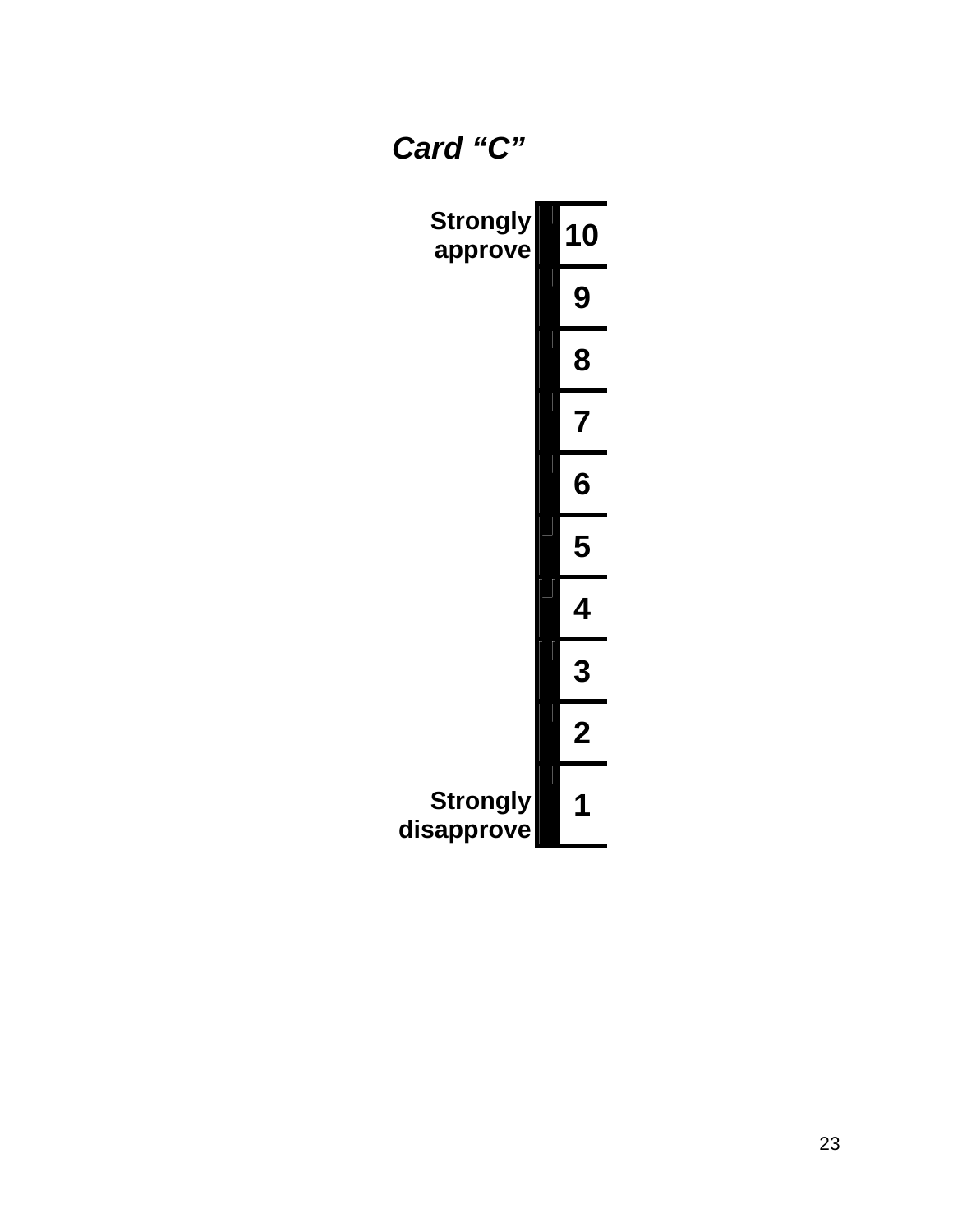# *Tarjeta "D"*